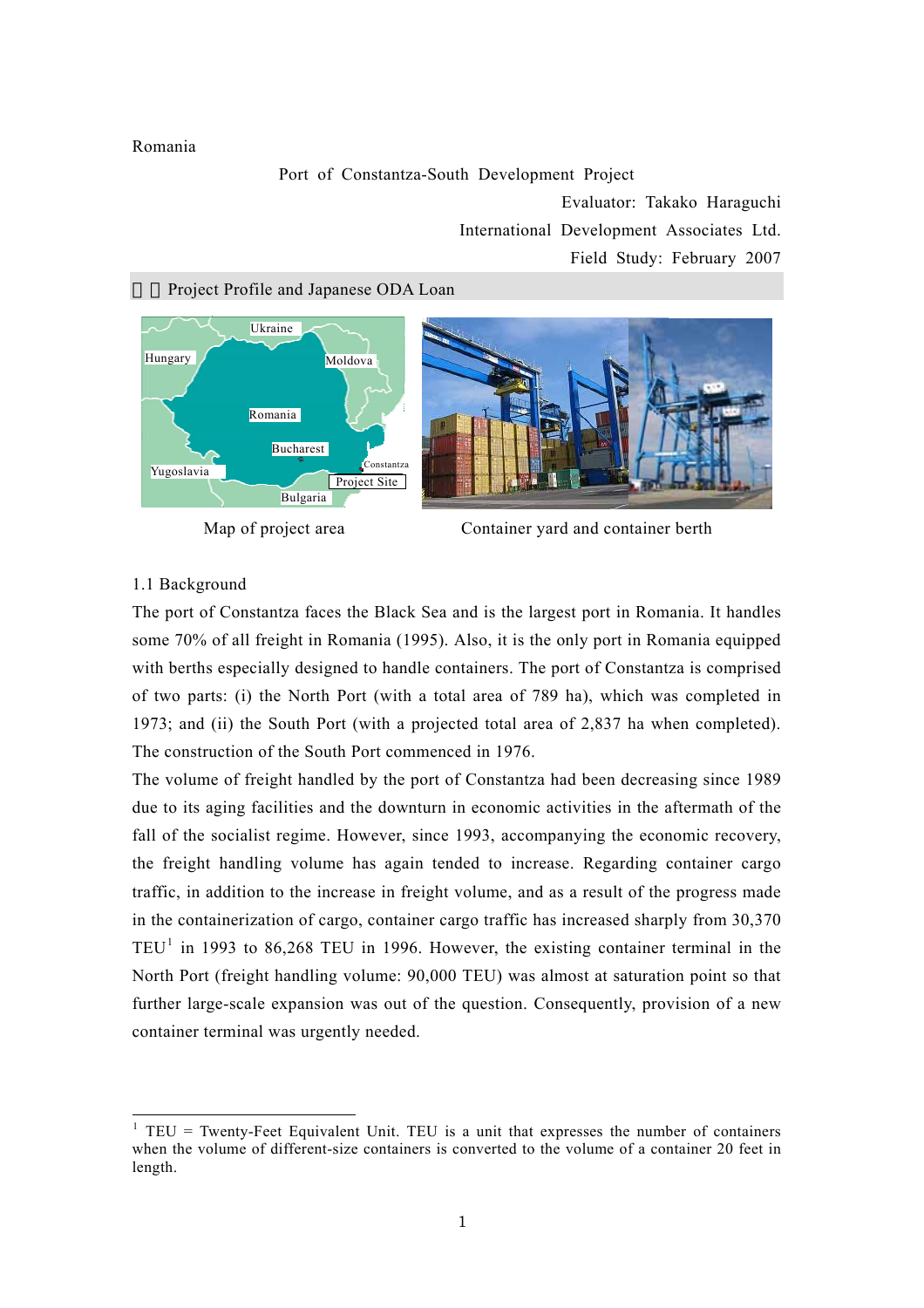# 1.2 Objective

This project's objective was to contribute to the economic development of Romania by meeting the demand generated by the sharp increase in the country's container cargo traffic by developing the container terminal at Pier 2 of the South-Port zone in the port of Constantza (Romania's largest trading port facing the Black Sea) and its related facilities.

# 1.3 Borrower/Executive Agency:

Romania/National Company Maritime Ports Administration SA Constantza (Hereinafter referred to as "MPAC")

| Loan Amount/Loan Disbursed Amount | 12.8 billion JPY/9.302 billion JPY        |  |
|-----------------------------------|-------------------------------------------|--|
| Exchange of Notes/Loan Agreement  | July 1997/February 1998                   |  |
| Terms and Conditions              |                                           |  |
| -Interest Rate                    | $2.7\%$ (consultant portion: 2.3%)        |  |
| -Repayment Period (Grace Period)  | $30$ years $(10$ years)                   |  |
| -Procurement                      | Generally untied                          |  |
| Final Disbursement Date           | January 2005                              |  |
| <b>Main Contractors</b>           | PENTA-OCEAN CONSTRUCTION CO.,             |  |
|                                   | LTD. (Japan) / MITSUBISHI HEAVY           |  |
|                                   | INDUSTRIES LTD. (Japan)<br><b>TOMEN</b>   |  |
|                                   | Corporation (Japan) (JV)                  |  |
| <b>Consulting Services</b>        | Pacific Consultants International (Japan) |  |
| Feasibility Study (F/S), etc.     | 1994: The Government of Romania           |  |
|                                   | 1996: JBIC                                |  |

1.4 Outline of Loan Agreement

2. Evaluation Result (Rating: A)

2.1 Relevance (Rating: a)

The project is judged to be highly relevant for two reasons: (i) it is consistent with Romania's development policy and measures; and (ii) there is a strong demand for container shipping.

2.1.1 Relevance as seen from Romania's development policy, measures, etc.

After Romania became a democratic nation, economic reform went into full effect with the launch of a new government in  $1996<sup>2</sup>$  $1996<sup>2</sup>$  $1996<sup>2</sup>$ . In that process, development of the economic

<span id="page-1-0"></span><sup>&</sup>lt;sup>2</sup> Right-of-center CDR (Romanian Democratic Convention) became the No. 1 political party in Romania, and its candidate, Emil Constantinescu, was elected president, thus making the new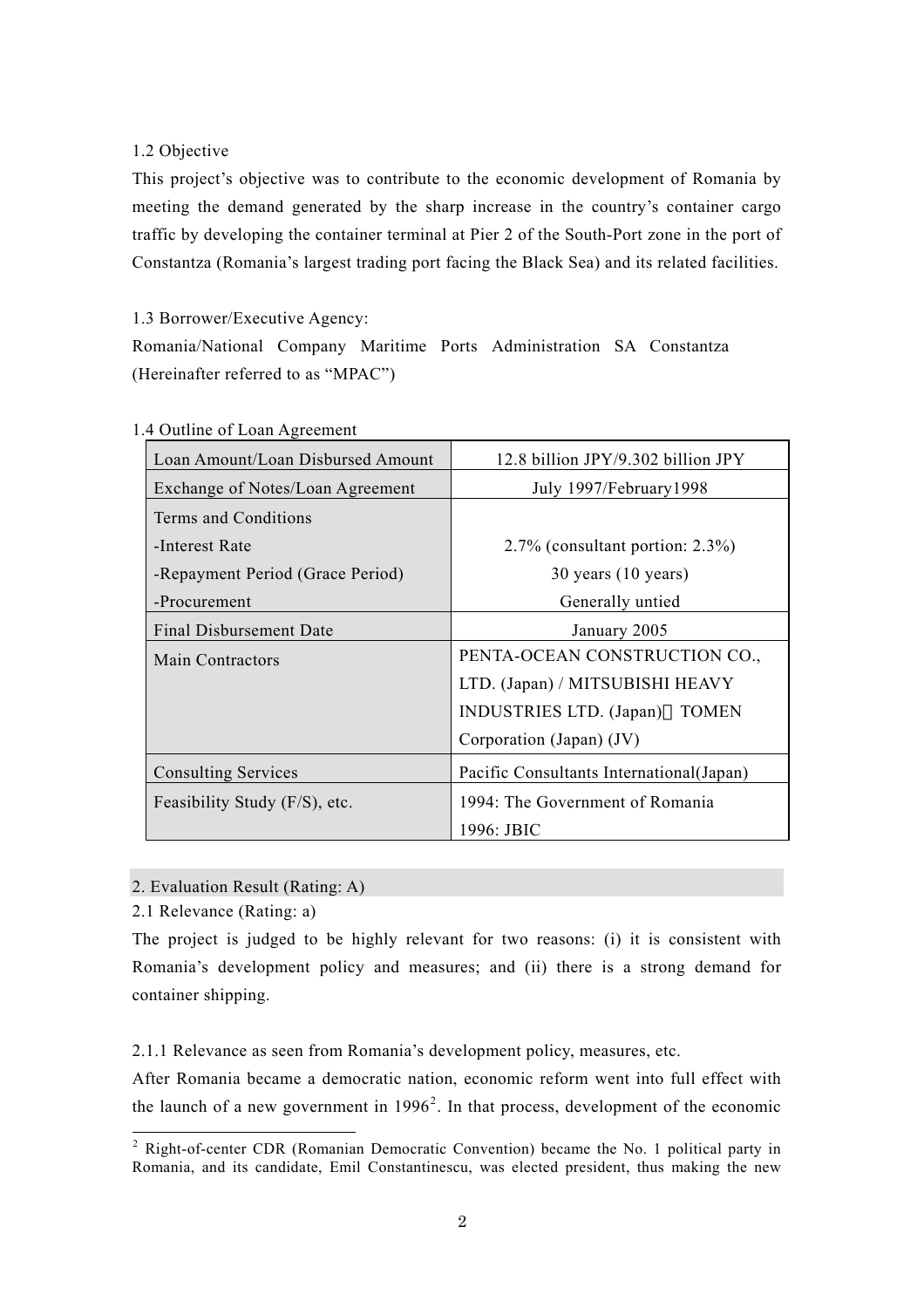infrastructure has consistently been treated as an important issue. In January 2007, Romania joined the EU, and as a result Romania came to promote its socio-economic development in line with the framework of the EU's regional development. For instance, in the "2007–201[3](#page-2-0) Romanian National Strategic Reference Framework<sup>3</sup>" (NSRF) (2006), Romania's basic policy for economic development, developing the country's economic infrastructure in accordance with EU standards is considered a top priority. In addition, the "2007–2013 Transportation Sector Operation Program," established in line with NSRF, strives to modernize Romania's infrastructure with a view to creating a uniform transportation network throughout Europe. Improving access to the port of Constantza both within Romania and from its neighbouring countries is considered the most prominent individual goal Romania has set for itself. Thus the strategic importance of the port of Constantza is clearly demonstrated.

2.1.2 Relevance in terms of freight and container demand

The total cargo handled in Romania more than doubled from 1994 to 2005, of which transport by water increased by more than 5 fold (see Table 1).

In the period from 1997 to 2005, container cargo traffic in the world's 10 major ports roughly doubled<sup>[4](#page-2-1)</sup>, while that in the Black Sea region<sup>[5](#page-2-2)</sup> increased by about 7 fold and by more than 8 fold in the port of Constantza, attesting to the robust growth of the demand for container transport (see Table 2[\).](#page-2-3) <sup>6</sup> As discussed in "1.1"

-

Table 1.Romania's Total Cargo

|                           | unit: $1,000$ tons |         |  |
|---------------------------|--------------------|---------|--|
|                           | 1994               | 2005    |  |
| Domestic freight handling | 243,875            | 497,152 |  |
| Water transportation      | 11.253             | 60,632  |  |

Source: Ministry of Transport

|                               | unit: 1,000 TEU |        |  |
|-------------------------------|-----------------|--------|--|
|                               | 1997            | 2005   |  |
| Total handling volume at      | 6,030           | 13,380 |  |
| world's 10 major ports        |                 |        |  |
| Total of container volume     | 130             | 920    |  |
| in Black Sea                  |                 |        |  |
| Total container cargo traffic | 90              | 770    |  |
| of the port of Constantza     |                 |        |  |

Source: MPAC, etc.

Background," in light of the state of saturation at the existing container terminal at North Port, it can be said that, to meet the growing need for container transport, the need for a new terminal in the port of Constantza has intensified.

government the first one in Romania not linked to the former Communist Party. <sup>3</sup>

<span id="page-2-0"></span>Established on the basis of the National Development Program (2005) and the EU Strategic Guidelines (2005, the basic regional policy document).<br><sup>4</sup> World's 10 major ports are (in 2005, in the order of container cargo traffic): Singapore, Hong

<span id="page-2-1"></span>Kong, Shanghai, Shenzhen, Pusan, Gaoxiong (Taiwan), Rotterdam, Hamburg, Dubai, and Los Angeles.

<span id="page-2-2"></span> $5$  Container ports along the coast of the Black Sea (in 2005, in the order of container cargo traffic): Constantza, Illichivsk (Ukraine), Odessa (Ukraine), Novorossiysk (Russia), Poti (Georgia), Varna (Bulgaria), and Bourgas (Bulgaria). 6

<span id="page-2-3"></span> $\delta$  For more detail on container cargo traffic in the port of Constantza, see "2.3 Effectiveness."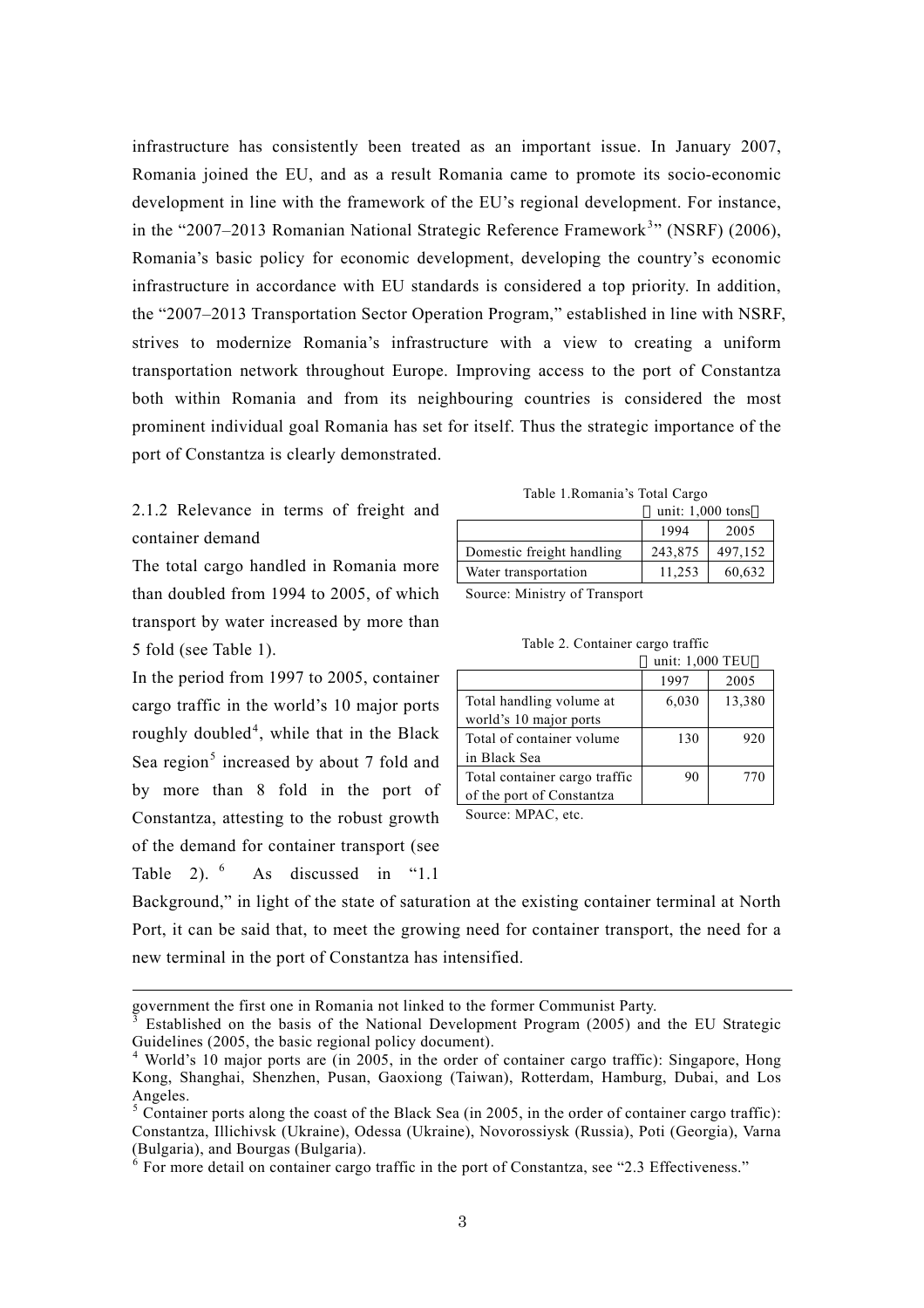#### 2.1.3 The priority of the projects in the master plan

The plan to build a container terminal in the port of Constantza-South was part of the South-Port Development Master Plan that was adopted in  $1993$ .<sup>[7](#page-3-0)</sup> According to a study conducted by JBIC in 1996, under the Master Plan, a container terminal was to be constructed in three phases in Pier 2, and this project corresponded to Phase I and a part of Phase II of the Master Plan.

At the time of appraisal, the basic infrastructure for Pier 2 was already near completion, so it was an area in the port of Constantza where large port installations could be added with a relatively small amount of investment. Considering the aforesaid demand for container handling, the project was given high priority in the Master Plan.

At the time of ex-post evaluation, the operator of the terminal (a private company) was planning/implementing a portion of the plan for Piers 2 which was not conducted under the project with its own funds. This development not only confirms the importance of the project but also recognizes the significance of improving facilities with public funding including ODA loans to attract private investment.

## 2.2 Efficiency (Rating: b)

The project yielded more outputs than what were originally planned. The cost of achieving the outputs was within the amount originally planned, but the extension of the project period leads to the conclusion that the project was moderately efficient.

#### 2.2.1 Outputs

The outputs planned at the time of appraisal and the outputs that were actually achieved are given below. 79% of the cost of civil works was covered by the Japanese ODA loans, while the full cost of mechanical handling equipment as well as that of consulting services were covered by Japanese ODA loans.

- (1) Civil works
	- (i) Works of container wharf: In Pier 2, where the basic infrastructure work was completed in the 1980s, among other work, the quay side was rehabilitated (the fender in Berths 121-123 were renewed, the crane rails were laid down, etc.) and the apron (about 30,000 $\text{m}^2$ )<sup>[8](#page-3-1)</sup> was paved nearly as planned. The berths were 14.5 m in depth and 625 m in length. Pier 2 is big enough to allow two 40,000-ton

<span id="page-3-0"></span><sup>&</sup>lt;sup>7</sup> In the Master Plan, the following development plans were adopted: (i) the South breakwater zone that includes a container terminal (construction of Piers 1-3); (ii) the central artificial island zone (shore protection, dry bulk terminal, etc.); and (iii) the area for barge carriers. At the time of ex-post evaluation, (i) Pier 3, (ii) other than the "shore protection," and (iii) were being planned.<br><sup>8</sup> Apron pavement includes Berth 124 in the northern end of Pier 2.

<span id="page-3-1"></span>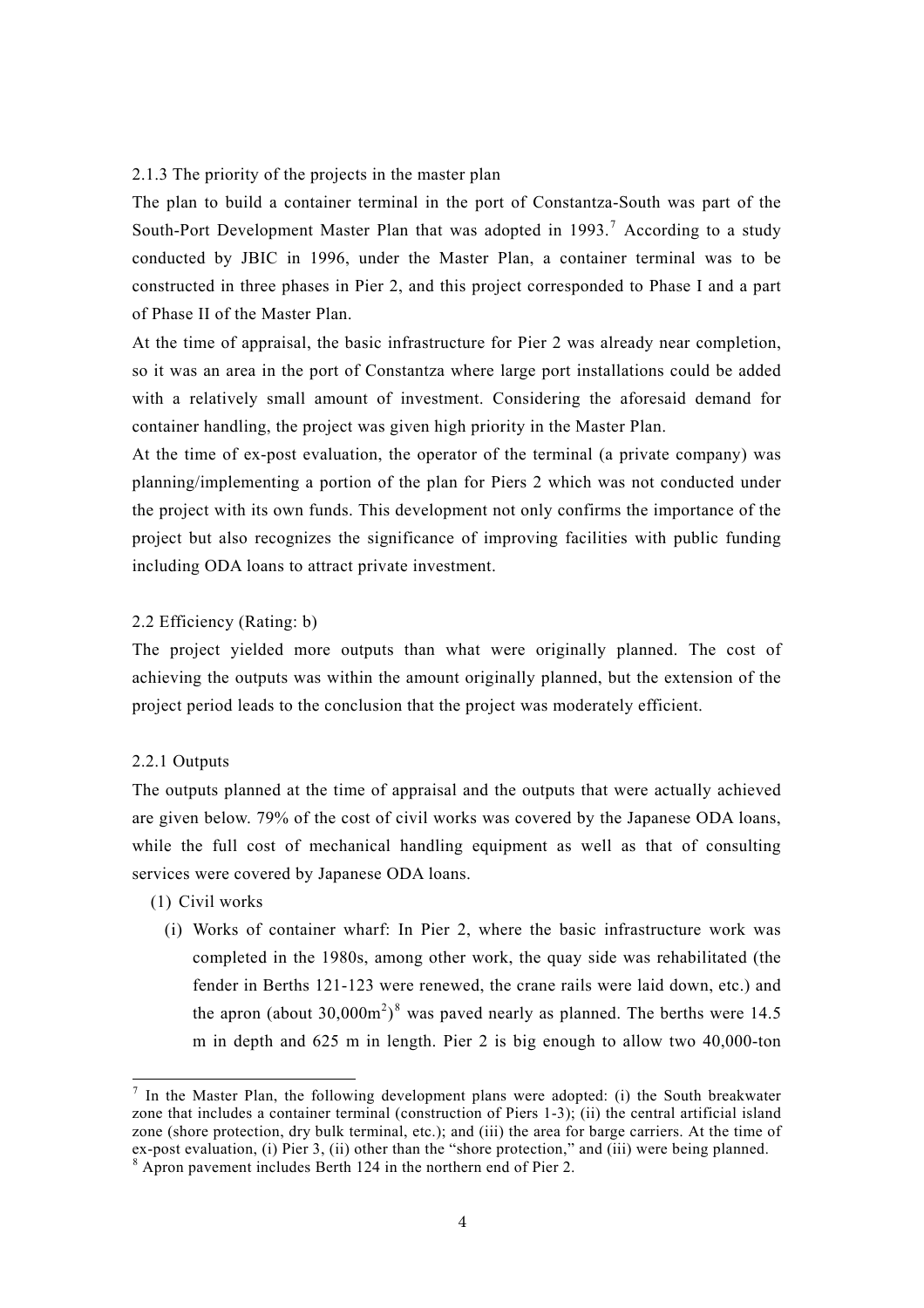container vessels (Panamax class) to dock simultaneously.

- (ii) Ground leveling: Additional land reclamation, foundation improvement work, and the like were carried out nearly as planned.
- (iii) Container yard improvement: Reinforcement, pavement, etc. were carried out nearly as planned. The actual area of the improved container yard is  $92{,}520$  m<sup>2</sup> as opposed to the planned area of 90,000 m<sup>2</sup> (16,848 m<sup>2</sup> of which is an empty container yard). The maximum number of containers that can be placed in the container yard is 9,942 TEU (1,500 TEU is empty).
- (iv)Construction of in-harbor railroad and road: Engineering works for the extension portion to connect the container terminal to the existing railroads and roads in the port (800m of rail, 1,000 m of road) as well as a railroad terminal within the container terminal (2 pairs of 600 m long rails) were carried out nearly as planned. Furthermore, as additional work, a new access flyover (1,191-m long) was built at the grade crossing where a railroad intersects with the road that leads to the terminal. Also built was an additional pair of rails in the railroad terminal. These additional works were carried out to reduce congestion by front loading the plan originally set for implementation in Phase II of the Master Plan.
- (v) Building construction: The main gate, container freight station, $9$  administration building, maintenance workshop, substations, etc. were constructed nearly as planned.
- (vi)Utilities provision: Power, illumination, water and sewerage, drainage, communications, etc. were provided nearly as planned.
- (2) Procurement of mechanical handling equipment
	- (i) Gantry crane<sup>[10](#page-4-1)</sup> The original plan called for the installation of two Panamax class cranes with a rated weight of 30.5 tons each. However, to be able to accommodate large container vessels in the future, three 40.6-ton post Panamax class cranes were installed instead.
	- (ii) Transfer cranes<sup>[11](#page-4-2)</sup> 8 tire-type cranes and 2 rail-type cranes were installed as planned. For the same reason as (i) above, the size of the crane was increased (the estimated weight was 30 tons but the actual weight was 40.6 tons).
	- (iii) Complete set of small machines: Tractors in the yard (30 planned, 35 actual), trailers (30 planned, 40 actual), forklifts, etc. were procured. The increase in

<span id="page-4-0"></span><sup>&</sup>lt;sup>9</sup> Container freight station: The facility where small cargo owners, among other things, store cargo, take in and bring out shared container units.<br><sup>10</sup> Gantry crane: A large crane used in lading and discharging containers in piers.<br><sup>11</sup> Transfer cranes: Cranes used in dockyards to unload containers or reload containers in

<span id="page-4-1"></span>

<span id="page-4-2"></span>and trains.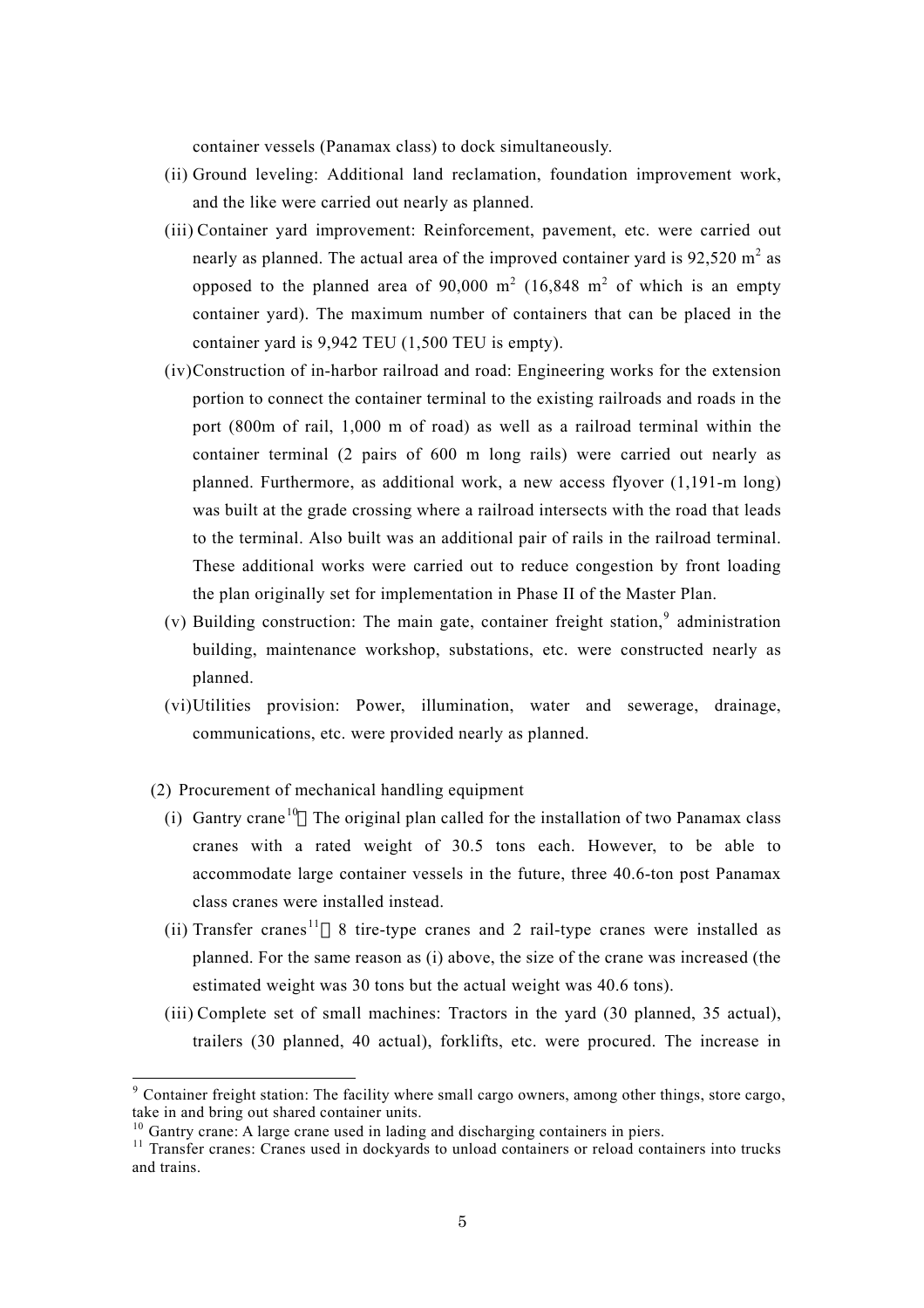number resulted when the operation efficiency of the equipment adopted in the detail design was revised.

## (3) Consulting services

F/S review, detail design, bid support, execution management, and advice for selecting terminal operator were implemented as planned. The planned service volume was 615 MM while the actual service volume was 677 MM; the reason for this increase is the additional construction and the delay in the implementation of the project (to be described later).



## 2.2.2 Project period

The project period planned at the time of appraisal was 4 years and 2 months, from February 1998 to March 2002, but the actual time it took to achieve the outputs initially planned was 5 years and 8 months, from February 1998 to September 2003 (136% against the original plan). The main reasons for the delay include: (i) the start of consulting services was delayed (8 months); (ii) engineering works and procurement were delayed because of the extreme cold winter in 2003 (for about 6 to 8 months)<sup>[12](#page-5-0)</sup>; (iii) the equipment manufacturer went bankrupt, causing a delay in equipment procurement (about 3 months).

The completion date for the entire project, including the additional construction, was

<span id="page-5-0"></span><sup>&</sup>lt;sup>12</sup> The number of roads requiring restoration work due to an extremely cold winter increased throughout the country, resulting in delays in the production and delivery of building material (especially asphalt).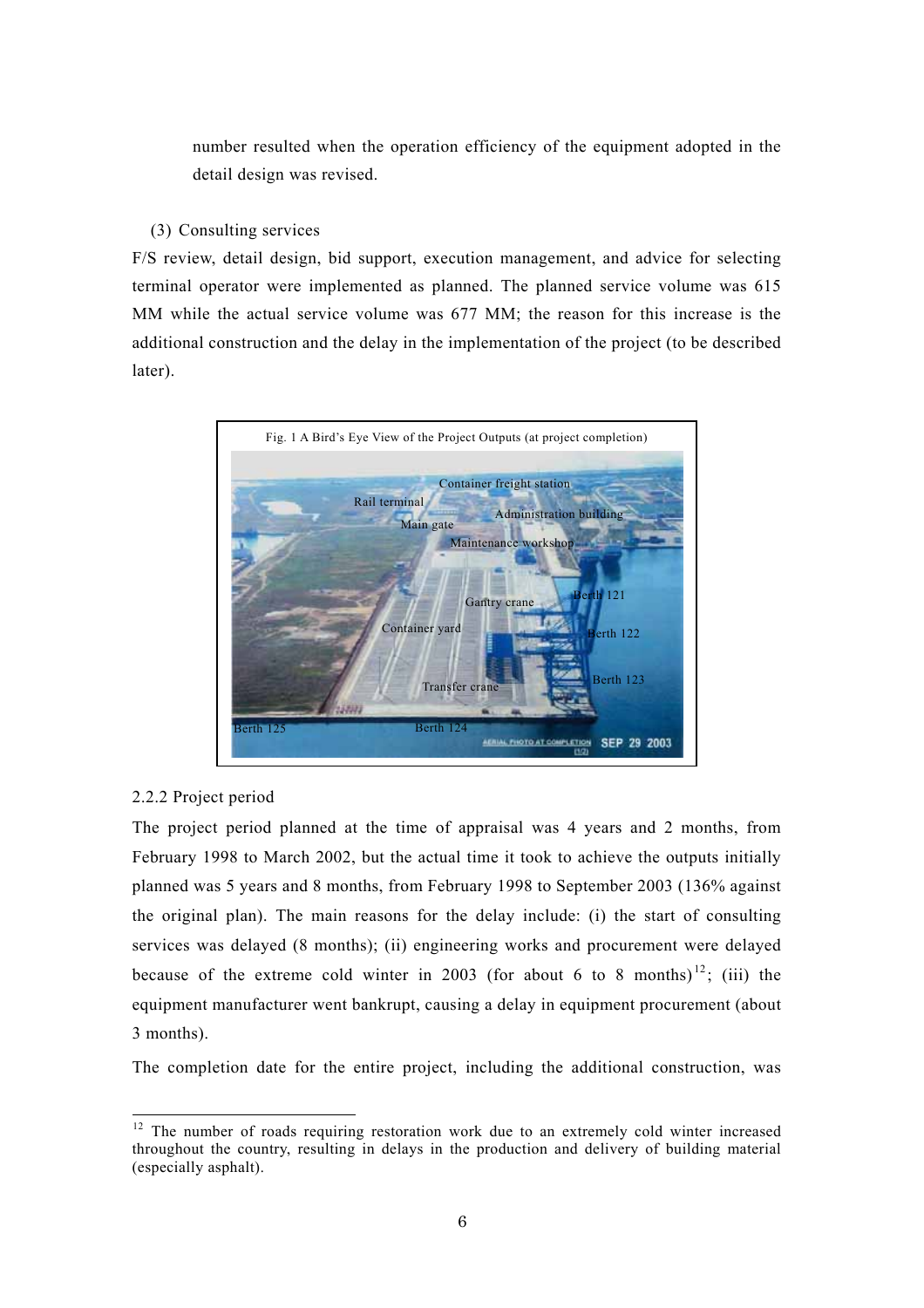October 2004, and the container terminal went into operation in April 2004.

## 2.2.3 Project cost

At the time of appraisal, the total project cost was estimated to be 17,067 million yen (6,073 million yen in foreign currency), but the actual cost was 10,984 million yen (9,302 million yen in foreign currency), or 64% of the planned cost. Reasons for the reduction are: (i) efficient acceptance of orders due to open competition in civil engineering and in procurement of mechanical handling equipment; (ii) reduction in the value of the local currency exceeding inflation; and (iii) since 2003, all of the equipment that MPAC purchased for developing the said port were exempt from taxation. Regarding (ii), although the impact of exchange rate fluctuation on project cost was kept to a minimum by paying out all of the ODA loans in foreign currency instead of paying out 47% in foreign currency and 53% in domestic currency as was originally planned, the domestic currency base cost borne by the Romanian government surged for the civil engineering work to 444.5 billion leu far exceeding the planned cost of 45.6 billion leu. Consequently, despite the fact that the reduction in tariff and tax disbursement brought about by reason (ii) above (actual disbursement of about 36.5 billion leu against the planned 76.3 billion leu), the ratio of planned to actual expenditure was 359% (or 40% when converted on a yen basis).

#### 2.3 Effectiveness (Rating: a)

Facilities and equipment constructed in the project are operating at full capacity; the volume of containers projected at the time of appraisal has been exceeded by a large margin. Thus it can be concluded that the project has proved to be highly effective.

#### 2.3.1 Increase in container cargo traffic

As shown in Fig. 2 and Table 3, the volume of containers handled at the port of Constantza has increased by more than 12 fold from 1996 to 2006. The container cargo traffic at the project's South-Port terminal surpassed the originally planned handling capacity of 330,000 TEU in 2005, the second year of its operation (nearly the same level of demand is projected for 2008 at the time of appraisal). In the following year (2006), the handling volume reached





Source: MPAC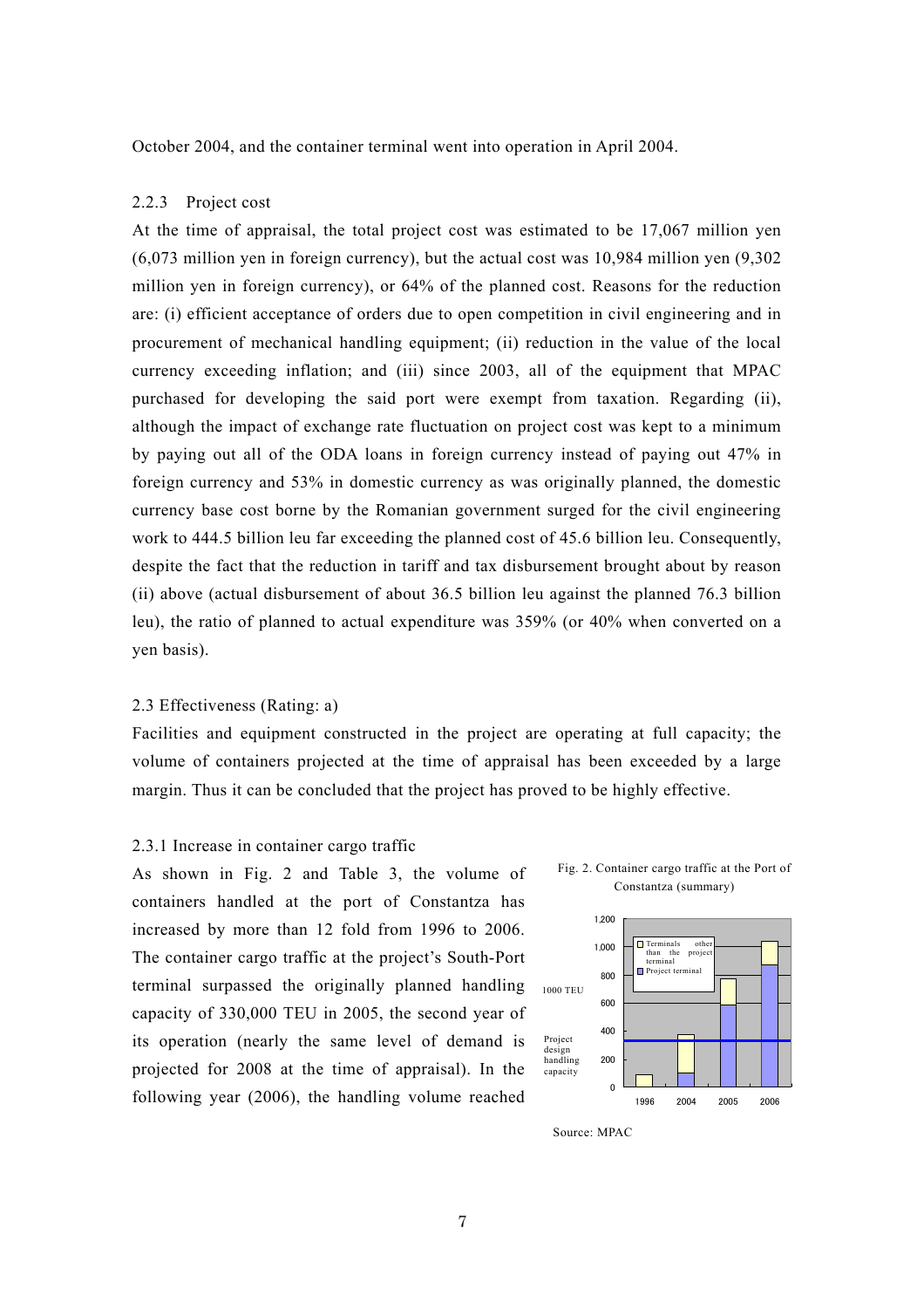nearly 870,000 TEU.<sup>13</sup> This was because the terminal operator, among other things, purchased additional cranes and other cargo handling equipment and expanded the container yard at its own expense.<sup>[14](#page-7-1)</sup>

The breakdown of the containers handled at the project terminal (Table 3) shows that the proportion of transshipment that did not exist prior to the project has increased (see "2.4 Impact" for detail).<sup>15</sup>

The existing North Port container terminals (terminals other than the ones built under the project shown in Fig. 2 and Table  $3^{16}$ ) also promoted increasing berths for containers and expanding facilities including purchasing cranes and so on, and as a result the handling volume continued to increase until the completion of the project. However, after that, the handling volume tended to decrease. This is because, with the completion of the terminal provided under the project, many marine shipping companies that had been using the North Port switched to South Port. The percentage of the container cargo traffic of the terminal under the project to the container cargo traffic combining both the South Port and North Port was 27% in 2004, 75% in 2005, and 84% in 2006.

The percentage of container freight in the Total Cargo handled in the port of Constantza rose from 2% in 1995 to 17% in 2006. Additionally, containerization of freight is believed to be the reason for the volume of general freight decrease (Fig. 3).

|      | Taoit 9. Containtí targo traille in Constantza i oit faint. TEO |         |                                         |         |            |          |
|------|-----------------------------------------------------------------|---------|-----------------------------------------|---------|------------|----------|
|      | Entire Port                                                     |         | Project terminal in the South-Port zone |         |            | Other    |
|      |                                                                 | Total   | Import                                  | Export  | Transship- | than the |
|      |                                                                 |         |                                         |         | ment       | project  |
| Year |                                                                 |         |                                         |         |            | terminal |
| 1996 | 86,268                                                          |         | $- -$                                   | $- -$   | $- -$      | 88,268   |
| 2004 | 373,702                                                         | 99,785  | NA                                      | NA      | 47,415     | 273,917  |
| 2005 | 771,126                                                         | 581,533 | 91,979                                  | 86,461  | 403,093    | 189,593  |
| 2006 | 1,037,066                                                       | 870,657 | 104,261                                 | 109,248 | 657,133    | 166,409  |

Table 3. Container cargo traffic in Constantza Port (unit: TEU

Note: Including lucrative and empty containers Source: MPAC, CSCT (the terminal operator)

<span id="page-7-0"></span><sup>&</sup>lt;sup>13</sup> The port of Constantza's rating in the world in terms of its container cargo traffic as expressed in TEU improved from  $148^{\text{th}}$  in 2004 to  $98^{\text{th}}$  in 2005.<br><sup>14</sup> The executing agency announced that the container cargo traffic for 2006 was 1 million TEU

<span id="page-7-1"></span>for the entire port of Constantza and 800,000 TEU for the project's terminal. Thus, as of year 2006, the port and the terminal were already at a saturation point. When the improvement project for the east side of Pier 2 currently being formulated and under negotiation by the operator of the project terminal is completed, the handling capacity alone for the two piers (Pier 1 and Pier 2) is expected

<span id="page-7-2"></span> $15$  Transshipment refers to reloading of freight headed for other ports in Romania as well as to ports in other countries.

<span id="page-7-3"></span> $16$  In addition to the terminal built under the project in the South-Port zone, there is a small-scale container terminal built by Maersk Company Limited for its own exclusive use, but it is not related to the project, and the handling volume is minimal.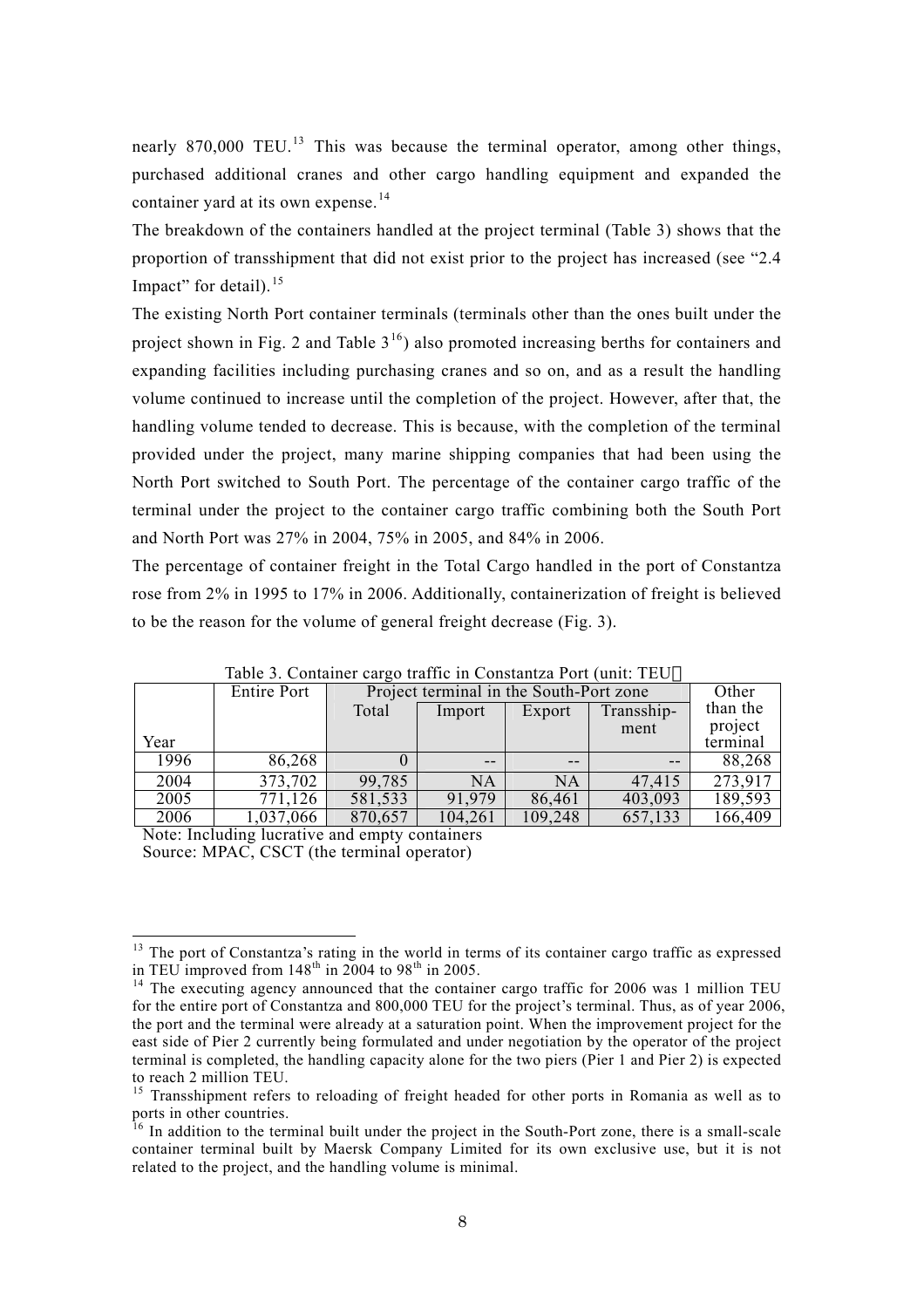

Fig. 3 Total Cargo at Constantza Port





Source: MPAC

### 2.3.2 Increase container vessels entering the port

In the Black Sea, container vessels of 40,000 DWT or more (Panamax class) were not in regular service prior to the project. Vessels that sailed into the port of Constantza were feeder vessels (small container vessels for feeder operations) on to which freight that had been carried on container mother ships were reloaded in ports along the Mediterranean or elsewhere. The average load capacity of a feeder vessel entering into the port of

Constantza was 221 TEU, as opposed to the average load capacity/vessel of 461 TEU in the Black Sea.<sup>17</sup> In addition, only 13% of ships arriving in the port of Constantza had a load capacity of 500 TEU or more.

Since the completion of the project, container vessels entering into the port of Constantza have tended to increase both in number and size (Table 4). In 2006, the total tonnage of container vessels arriving in the terminal built under the project reached 9.8 million tons, and the maximum cargo tonnage and the average load capacity/vessel were

| Table 4. Number of Container Vessels entering |  |
|-----------------------------------------------|--|
| into Constantza Port                          |  |

| нно Сонманила і он                  |                                              |    |                                 |
|-------------------------------------|----------------------------------------------|----|---------------------------------|
|                                     | No. of vessels<br>$(40,000DWT$ or<br>larger) |    | Average load<br>capacity/vessel |
| Entire port                         |                                              |    |                                 |
| 1995                                | 351                                          | 0  | 221TEU                          |
| 2004                                | 630                                          | 5  | 593TEU                          |
| 2005                                | 897                                          | 23 | <b>860TEU</b>                   |
| 2006                                | 995                                          | 86 | 1,042TEU                        |
| Terminal provided under the project |                                              |    |                                 |
| 2006                                | 852                                          | 86 | 1,172TEU                        |

Note: DWT = Dead weight tonnage Source: MPAC, CSCT

<span id="page-8-0"></span><sup>&</sup>lt;sup>17</sup> The table below indicates the general method for determining the number of container vessels by type and load capacity.

|      |               | Small     | Feeder          | Panamax         | Post<br>Panamax | Over Post  |
|------|---------------|-----------|-----------------|-----------------|-----------------|------------|
|      |               | Feeder    |                 |                 |                 | Panamax    |
| Load | capacity      | $-1.000$  | $1.000 - 2.500$ | $2.500 - 4.500$ | $5.000 - 8.000$ | $8.000 -$  |
| TEU) |               |           |                 |                 |                 |            |
| Dead | weight        | $-13.500$ | 13,500-31,000   | 31.000-54.000   | 54.000-93.000   | $93.000 -$ |
|      | tonnage (DWT) |           |                 |                 |                 |            |

Source: Prepared by using MAN B&W Diesel A/S as reference.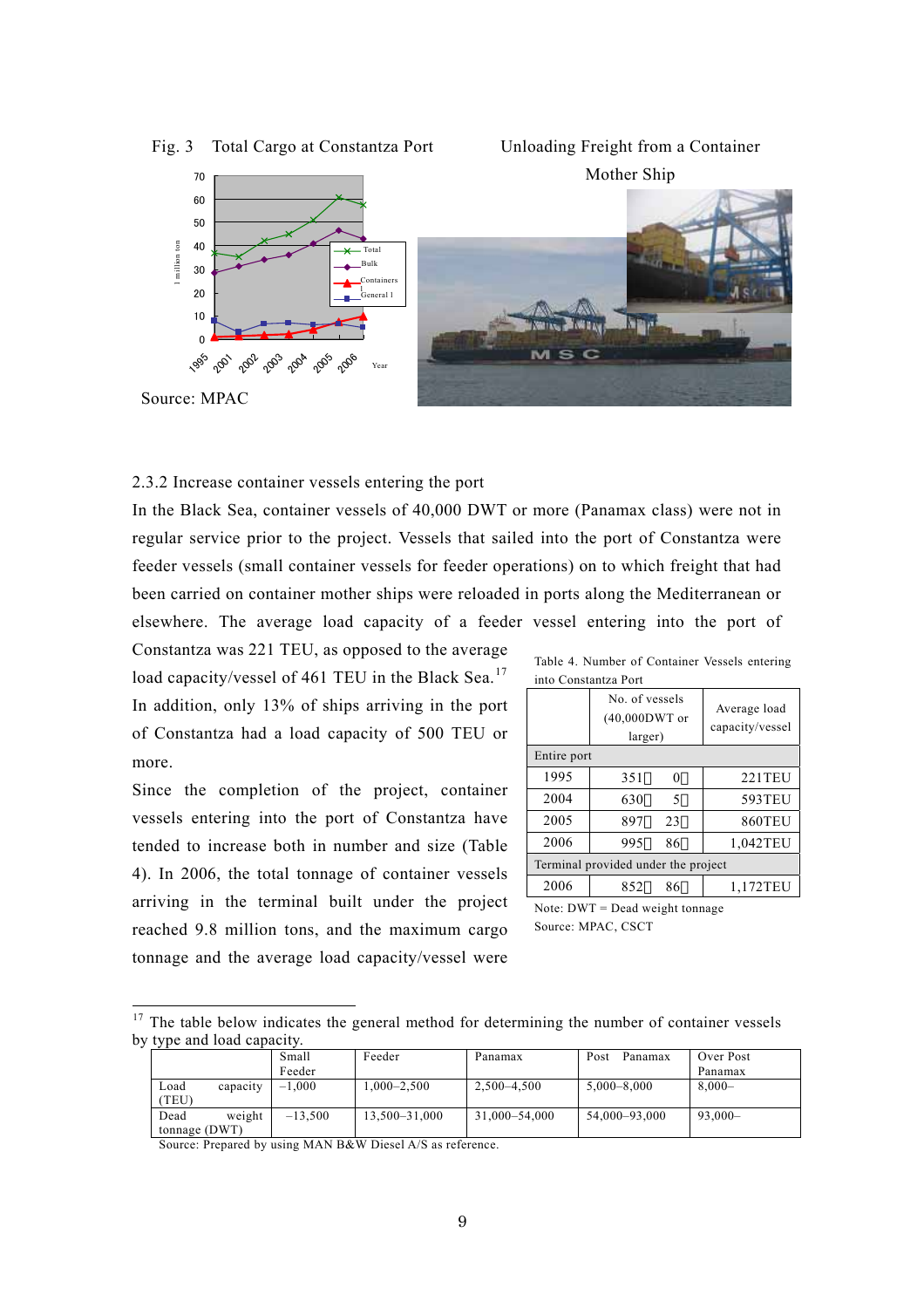61,749 DWT and 1,172 TEU, respectively. At the time of ex-post evaluation, the world's leading shipping companies were putting post Panamax class container vessels into regular service every week. By providing user friendly facilities for container mother ships, the project has enabled not only new entrants but also shipping companies that had been using the port of Constantza for feeder transport before the project began to have their mother ships call at the port.

2.3.3 Increasing the frequency of use of facilities and freight handling efficiency

The actual berths occupation ratio of berths 121-123 built under the project was 53% against the projected berths occupation ratio of 45% at the time of ex-post evaluation. Also, since the average weekly operating rate of the gantry cranes was 80% (about 120 hours), they were operating at an adequate operational rate.

Prior to the project, because of aging equipment and narrow container yard, the existing terminal at the North





Port was not handling freight very efficiently; it could handle only 10 containers per crane per hour. The cranes at the terminal build under the project were projected to be able to handle on average 20 containers per hour at the time of appraisal, but according to the terminal operator, the cranes at the terminal are now able to handle on average 25 containers per hour or more. In addition, thanks to the project alleviating the heavy workload, even at the existing terminal in the North Port, handling efficiency has improved so much so that cranes at the North Port can now handle on average 20 containers per hour.

Other facilities and equipment are also being used for handling containers, but the container freight station is being used not for handling containers but rather for customs inspection and other purposes. The reason, according to the terminal operator, is that since there are only a few small cargo owners that need to use the container freight station, at this point, there is not much need for the center.

## 2.3.4 Provision of services that meet international standards

The terminal built under the project is being operated by the terminal operator, who was selected through competitive international bidding, as it was planned at the time of appraisal. The facilities that were modernized under the project attracted the interest of DP World (headquartered in Dubai), which operates 42 container terminals spanning 22 countries. DP World made a successful bid to operate the terminal in the port of Constantza (see also "2.5 Sustainability"). DP World provides the same quality of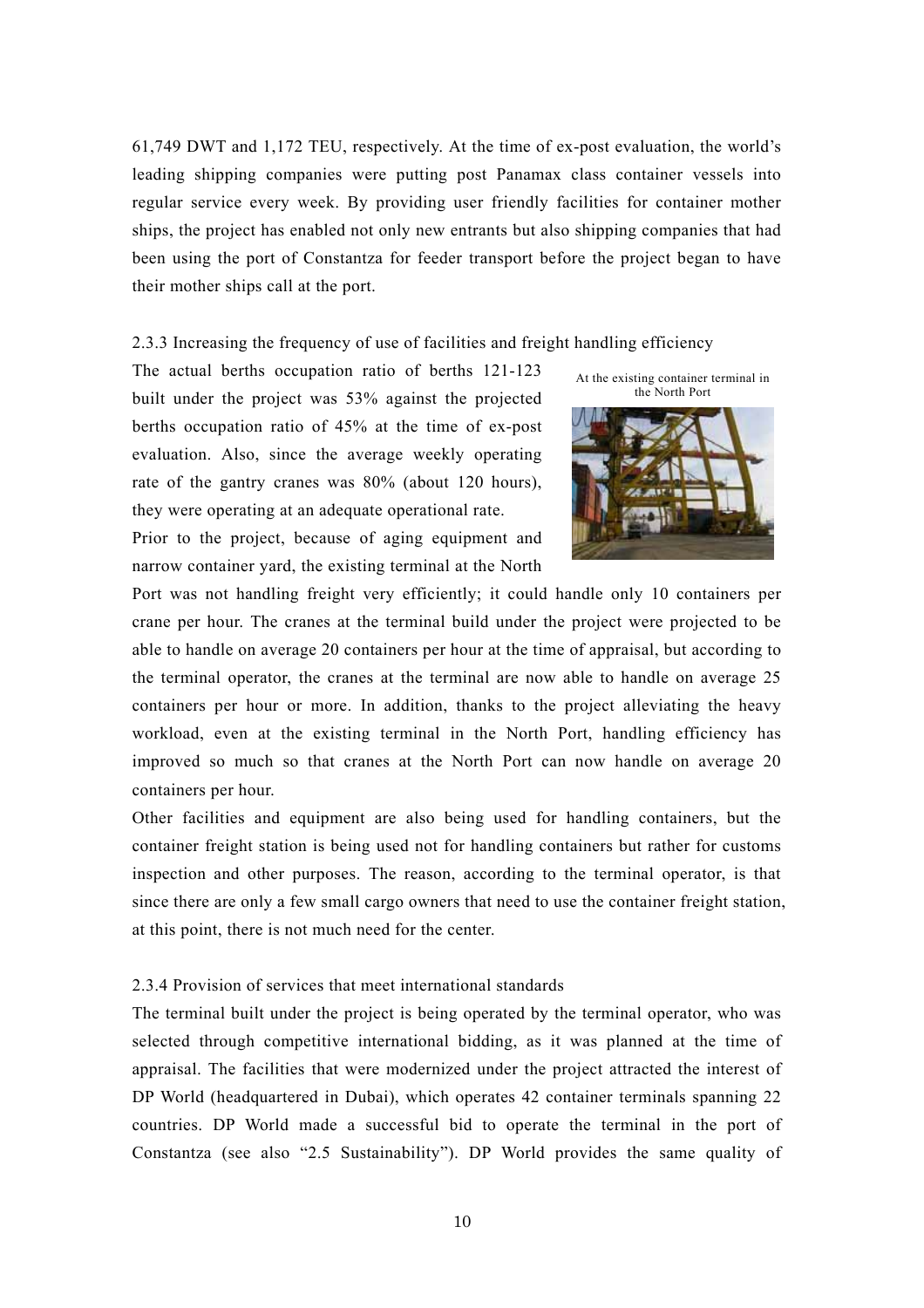services as it does at terminals in other countries. The shipping companies that use the project terminal have expressed satisfaction with the services provided by the terminal, according to the questionnaire survey and interviews held at the time of Ex-post evaluation $18$ .

Another factor that contributed to the success of the agreement with DP World is that the consultant firm for the project supported CPA(Constantza Port Administration; former MPAC) in the preparation of tender documents and the proposed contract agreement so that they complied with international standards.

## 2.3.5 Recalculation of internal rate of return

(1) Financial internal rate of return (FIRR)

The financial internal rate of return (FIRR) at the time of appraisal was 12.6%. However, when this was recalculated by applying the actual values at the time of Ex-post evaluation, FIRR increased to 19.1%. For both before and after the project, the project costs included initial investment and additional investment costs, as well as operation and maintenance costs, while the benefits included revenue from port duty (the revenue of the executing agency, MPAC) and revenue from container handling charges (the revenue of the terminal operator).

The reasons for why the recalculation of FIRR exceeded the projected value are; (i) the project cost was far less than the planned cost; (ii) the advent of larger container vessels, which caused port duties to exceed the planned port duties;<sup>19</sup> and (iii) container handling charges exceeded planned charges.

## (2) Economic internal rate of return (EIRR)

 $\overline{a}$ 

The EIRR estimate calculated in the JBIC survey conducted for the project was 15.4%, as opposed to the 20.1% EIRR obtained in the recalculation conducted at the time of ex-post

<span id="page-10-0"></span><sup>&</sup>lt;sup>18</sup> At the time of the ex-post evaluation, the evaluator sent a questionnaire to thirteen main shipping companies using the project terminal and collected answers from six of them. The questionnaire asked respondents to rate their degree of satisfaction with the project terminal and related facilities at six-point scale ranging from 0 point to 5 points. The average points on each aspect are (in order of high satisfaction): (i) quality of services performed by the terminal operator (4.17 points), (ii) contribution of the terminal to the company's activity and speed and efficiency of the container handling services (4.00 points), (iii) current container handling capacity of the project terminal and future capacity expansion plans of the terminal (3.83 points), (iv) price level of container handling (3.33 points), (v) quality of public river infrastructure for shipping containers (3.25 points), (vi) quality of public road infrastructure for shipping containers (3.00 points) and (vii) quality of public railway infrastructure for shipping containers (1.67 points). Relatively lower satisfaction with public transportation infrastructures, especially railways, is consistent with the situations described in Box 1.  $\frac{19}{19}$  Port duties are determined in accordance with the total tonnage and length of a vessel. Thus, the

<span id="page-10-1"></span>larger the vessel is, the higher the port duty.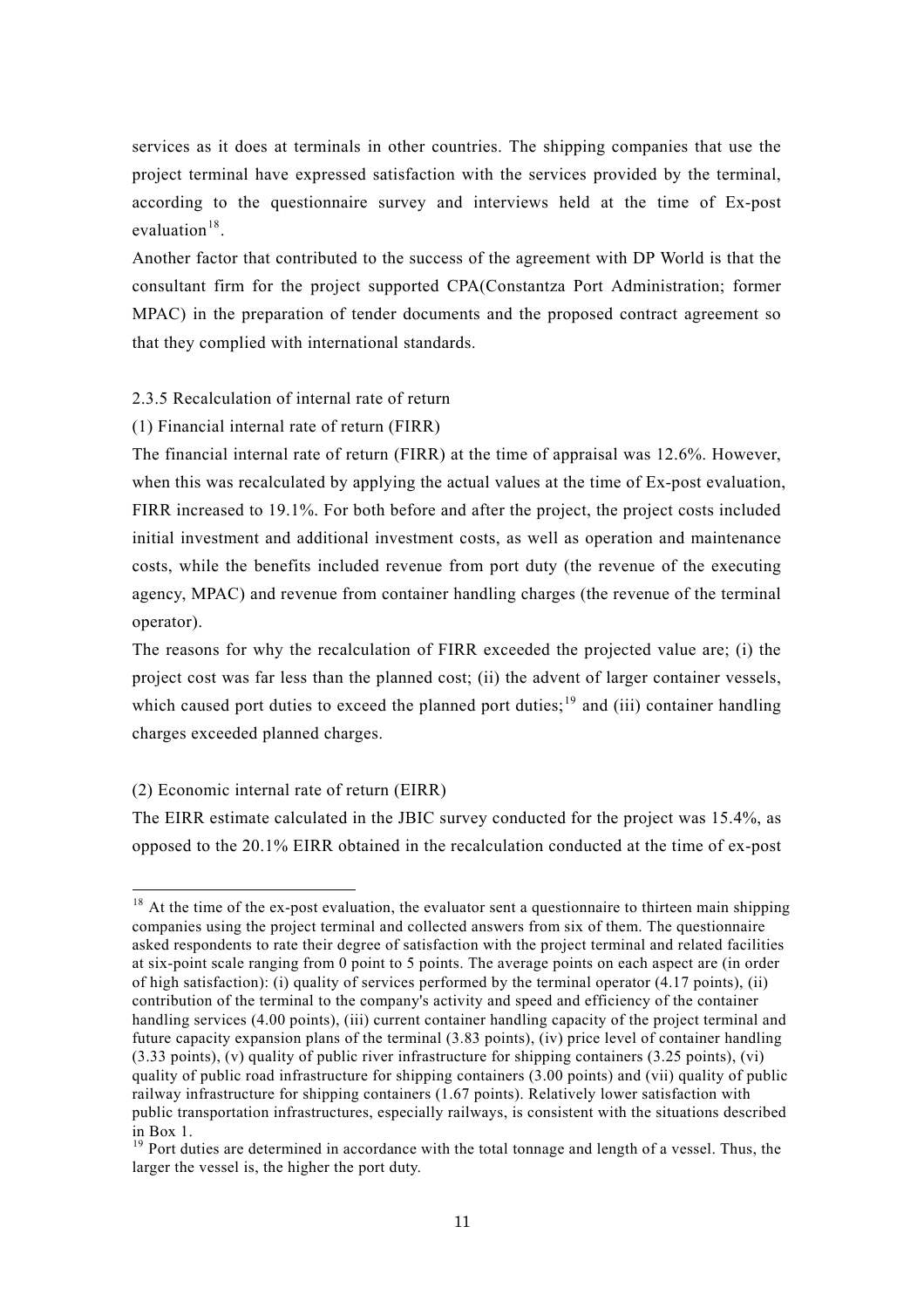evaluation. For both before and after the project, the cost included initial investment and additional investment costs, as well as operation and maintenance costs, while the benefits included the savings gained through economy of time (time waiting to use the berth, berthing time, time spent navigating within the port) and the value of time gained through labor cost reduction.

The reason why the recalculation of EIRR exceeded the projected value is that the handling efficiency was higher than estimated.

Meanwhile, as a form of benefit that was not taken into account in the above calculations, the amount of feeder transport cost (marine transport cost plus time cost) saved by container mother ships that are now able to take up anchor in the port of Constantza thanks to the project was used to calculate EIRR separately. The calculation yielded a significant benefit of 33.1%, which suggests that a substantial reduction in cost can be expected as a result of the advent of large vessels brought about by the project.<sup>20</sup>

#### 2.4 Impact

#### 2.4.1 Regional economic growth (superior level of achievement)

It has been confirmed that the port of Constantza has come to serve as a container hub port for the Black Sea, thus contributing to the development of Romania's marine transport and trade, and has brought about positive changes in the economic activities of the southeastern region of Romania including Constantza.

(1) Development of Constantza as a container hub port for the Black Sea

At the time of appraisal it was assumed that the port of Constantza would become a container hub port for the Black Sea, and therefore facilities built under the project were designed for use by large vessels, however, it was also assumed that for some time after its completion, the port of Constantza would serve as a destination of feeder vessels carrying containers that were reloaded at ports along the Mediterranean Sea and elsewhere.



<span id="page-11-0"></span>

<sup>&</sup>lt;sup>20</sup> At the time of appraisal, EIRR was not calculated on the grounds that "it is difficult to compute the benefit the project would have on Romania's national economy." In contrast, in the ex-post evaluation, the economic benefit that would accrue to the domestic cargo owners was calculated, but because the necessary information was not available, the figures presented here are for reference only. It was hypothesized that the unit cost of feeder transport would be 50% of Japan's Asian shipping cost (the feeder transport cost in Japan was higher than this, so it was not used). Moreover, it was hypothesized that the feeder transport cost would be cut back to a third of the lucrative containers leaving from and arriving in Romania.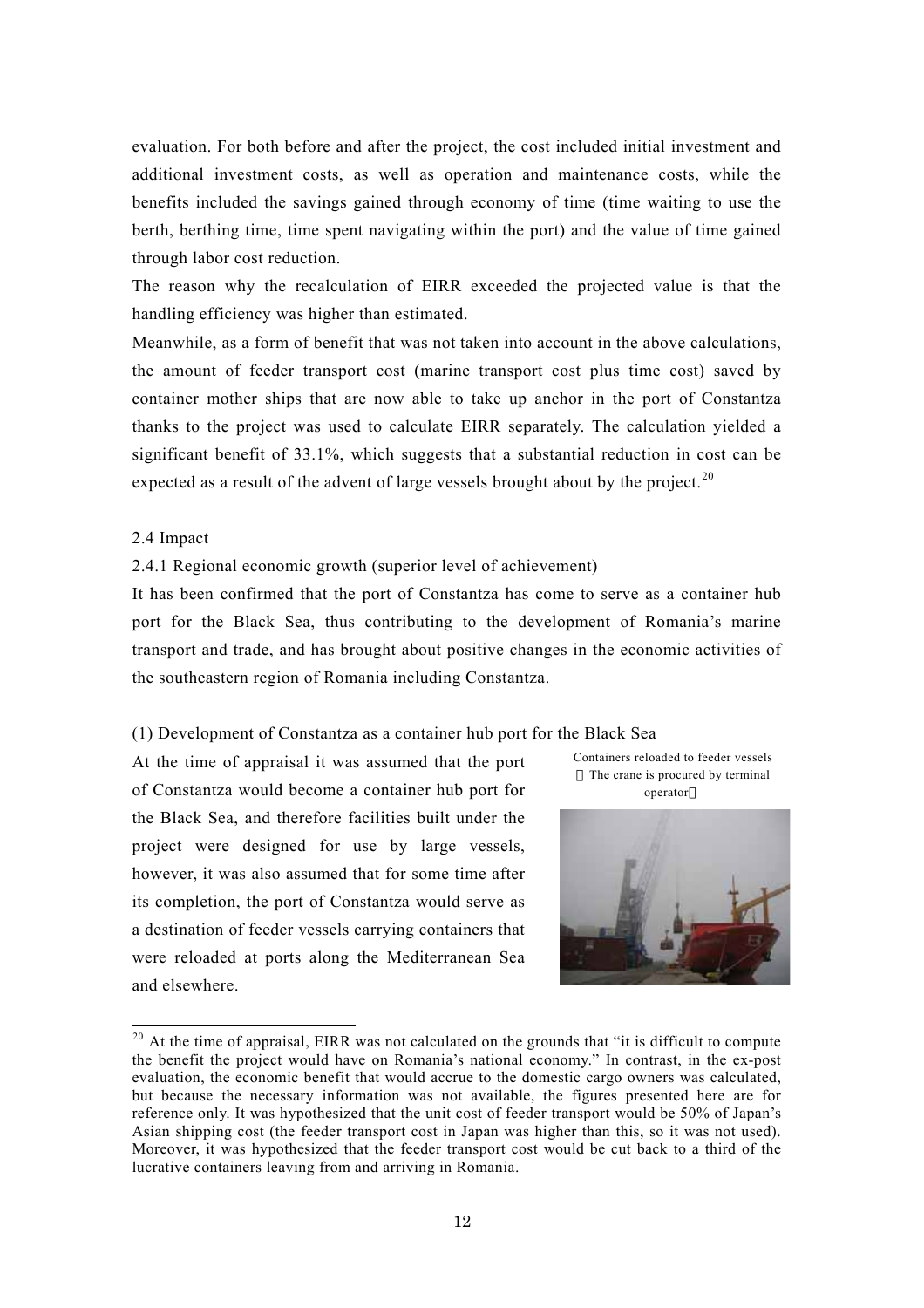Contrary to such an assumption, as noted earlier, transshipment in the South Port began to surge immediately after the project was completed, so much so that by 2006, transshipment accounted for 75% of all container freight handled in the CSCT Terminal (see Table 3). Container vessels on the high seas that sail into the CSCT Terminal do so

via China, Singapore, Turkey, Sri Lanka and the like. The containers are transferred to the feeder vessel at the port of Constantza and transported to Ukraine, Turkey, Bulgaria and elsewhere. As a result, the port of Constantza is developing into a physical distribution base linking Europe with the Commonwealth of Independent States (CIS) and Asia.

Meanwhile, regarding container transport to the interior of Europe by river, rail and road, as noted above, while future growth is expected, as of the time of ex-post evaluation, the expected growth has hardly been realized due to the delay in infrastructure developm[ent](#page-12-0).<sup>21</sup> Given that Constantza is the starting point of European Corridor- $4^{22}$  (road and railroad) and European Corridor-7 (Danube, Black Sea Canal), development of container transport by land to other countries can also be expected. $^{23}$ 

|            | (unit: million euro) |        |        |
|------------|----------------------|--------|--------|
|            | 2003                 | 2004   | 2005   |
| Import     | 21,201               | 26,281 | 32,569 |
| Marine     | 2,706                | 3,739  | 5,456  |
| transport  |                      |        |        |
| Export     | 15,614               | 18,935 | 22,255 |
| Marine     | 3,662                | 4,547  | 5,981  |
| transport  |                      |        |        |
| Foreign    | 1,042                | 2,454  | 2,618  |
| investment |                      |        |        |

Table 5. Romania's Trade and Investment Amount

Source: Romanian Overseas Investment Promotion Center

Table 6. Project Terminal Import and Export Container cargo traffic (only lucrative containers)

|             |        | (unit: TEU) |
|-------------|--------|-------------|
|             | Import | Export      |
| 2005        | 82,212 | 54,481      |
| 2006        | 95,431 | 66,039      |
| Growth rate | 16.08% | 21.21%      |

Source: CSCT (project terminal operator)

#### 2.4.2 In relation to economic development and trade

From 2002–2006, Romania's GDP in real terms rebounded from the sluggish 1990s to a positive growth of 6.1% on average. Additionally, GDP (average purchasing power) rose from 4,360 USD in 1995 to about 10,000 USD in 2006, but this was the lowest level of growth among all central and eastern European countries.

<span id="page-12-0"></span><sup>&</sup>lt;sup>21</sup> Although the volume of international container transport by road or by rail has not been ascertained, from the results of the OD survey the British consultant commissioned by the Ministry of Transport conducted in 2005, it can be estimated to be around 150 TEU per year (Moldova and Hungary are known destinations). Regarding international container transport by river, in 2006, a major shipping firm began using barges transporting containers between Constantza and Bulgaria and between Constantza and Serbia, and in that year recorded a handling volume of about 800 TEU in the same year.<br><sup>22</sup> European Corridor (EC): A transit system comprised of the principal roads, railroads and rivers

<span id="page-12-1"></span>connecting Central and Eastern Europe with Western Europe, which the EU is constructing as a priority project.<br><sup>23</sup> In 2006, MPAC conducted a survey of container transport between Constantza and Krems

<span id="page-12-2"></span><sup>(</sup>Austria) and concluded that the project is economically sound.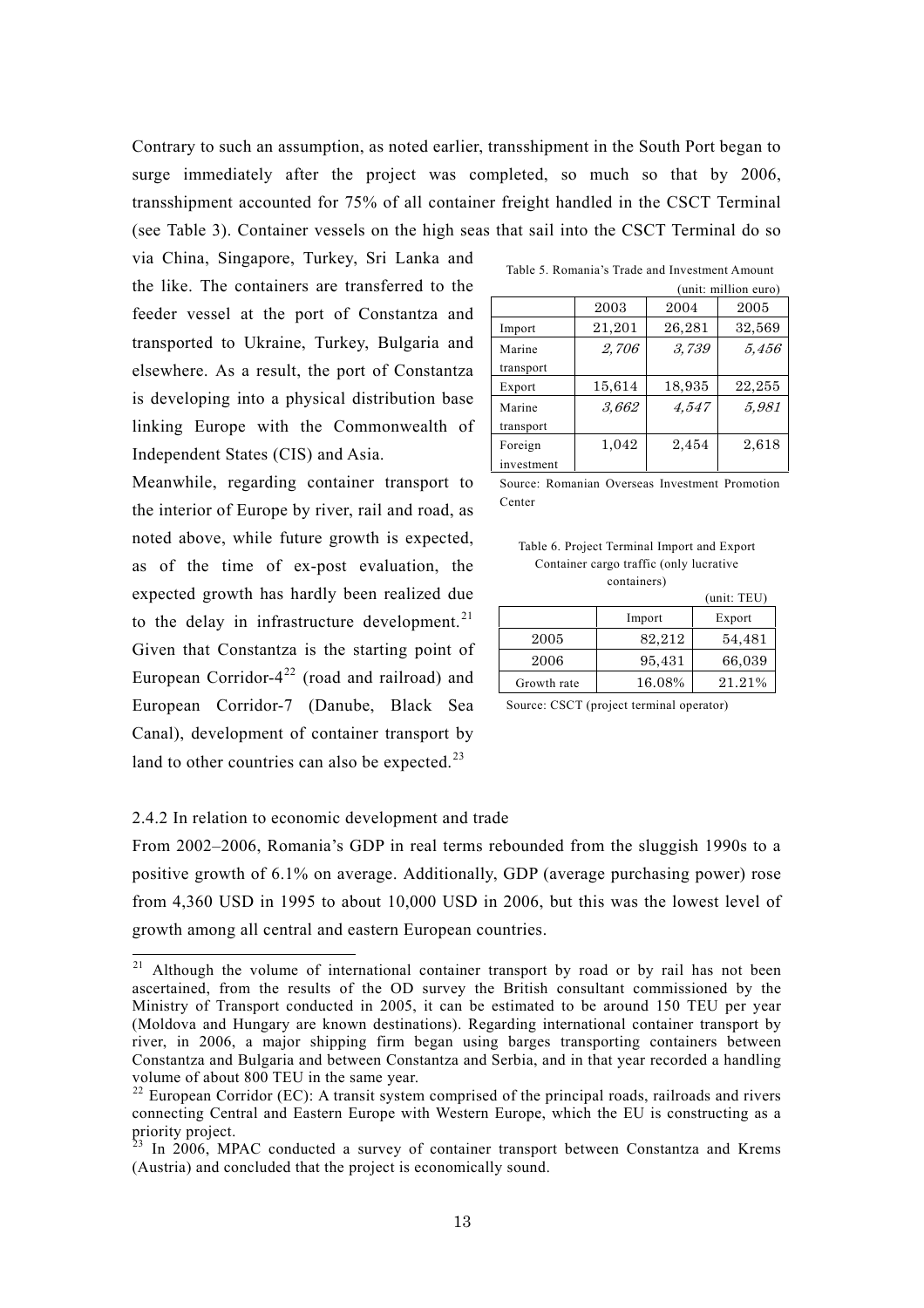Accompanying the growth in domestic demand – the main factor contributing to the economic growth in recent years – the ratio of balance of current account to GDP has tended to deteriorate from minus 4.5% in 1997 to minus 6.6% on average from 2002–2006. Since the 1990s, Romania has consistently suffered from adverse balance of trade. As shown in Table 5, in the marine transport sector, exports are growing faster than imports. Regarding the container cargo (see Table 6), from 2005–2006, exports are increasing gradually. So it can be said that the project has contributed to the economic development in Romania, especially the expansion of exports.

Meanwhile, the entire port of Constantza has been a free zone since January 2007. As a result, the port has enjoyed, among other advantages, release from and simplification of customs procedures and exemption from paying added value tax for trade related services.<sup>24</sup> At the time of the ex-post evaluation, a total of 590 firms, including shipping companies, carrying companies, banks, construction companies, and retail outlets were doing business in the port. Increase in investment in the free zone and the impact of the project are expected to have synergistic effects.

# 2.4.3 Economic impact on the southeastern region of Romania<sup>[25](#page-13-1)</sup>

Along with the development of the port of Constantza, the county of Constantza, where the port is located, is also home to a thriving shipping industry, carrying trade, oil refining industry, and manufacturing industry, among others. As an example of direct impact

brought about by the project, the Constantza Chamber of Commerce and Industry cites changes including: (i) that CSCT directly hired more than 350 local residents, and (ii) that the container transport by road business expanded (at least 1,000 people have started new trucking businesses).

In addition, a glance at the breakdown of domestic destinations of containers that are unloaded at the CSCT Terminal reveals that the largest portion of container imports are shipped to Bucharest, followed by the southeastern region centering around the county of Constantza, and only a small portion are



Note: Breakdown of "others" for exports: 5–14% share of each region Source: Ministry of Transport (results of OD survey conducted in the  $1<sup>st</sup>$  and 2<sup>nd</sup> week of October 2005)

<span id="page-13-0"></span><sup>&</sup>lt;sup>24</sup> At the time of appraisal, the plan to establish a free zone in the South Port of Constantza and exempt only that port from tariffs and tax payments requirement and guarantee investments was changed.

<span id="page-13-1"></span> $^{25}$  The analysis in this section is conducted by dividing the entire country of Romania into eight regions – Bucharest, the southern, southwestern, western, northeastern, central, and southeastern regions. The southeastern region includes, in addition to Constantza, the cities of Buzau, Vrancea, Galati, Braila, and Tulcea.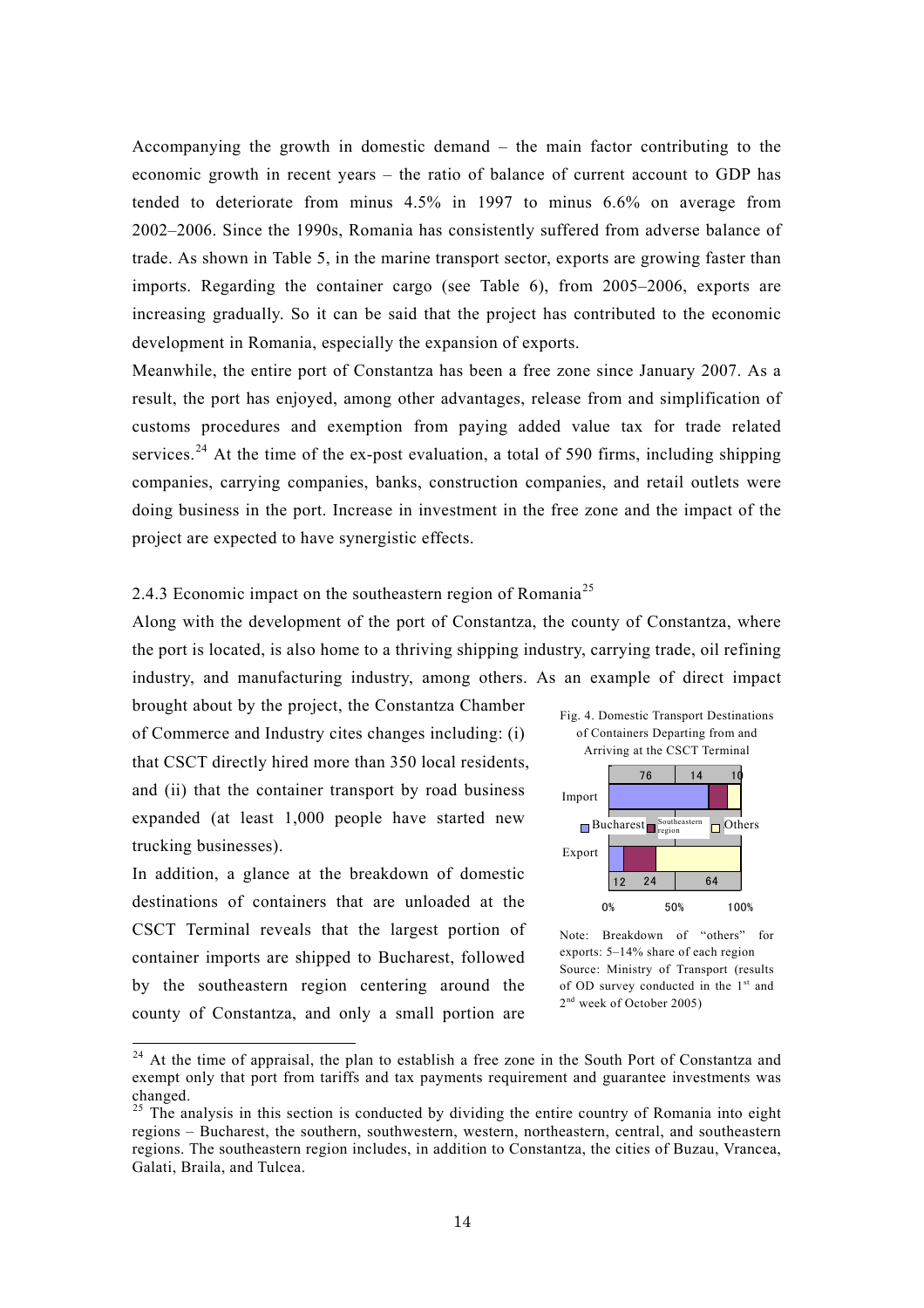shipped to other regions. On the other hand, while the largest portion of container exports originate from the southeastern region, those from other regions of the country are also shipped to the port of Constantza (see Table 4).

In addition, although the population of the county of Constantza itself is only 710,000, the number of beneficiaries of the project is estimated to be at least about 2.85 million (the population of the southeastern region of Romania), and may even increase to 22 million (the population of Romania).

However, according to the Ministry of Transport and the Constantza Chamber of Commerce and Industry, as noted earlier, owing to the shortage of infrastructure for domestic inland transport of containers, it is still inefficient to transport containers by land. Consequently, the impact of the sharp increase in container cargo on various regions across the country has not yet been optimized (see Boxed Item 1) and the number of beneficiaries might be increased, if the construction of domestic inland transport infrastructure would be promoted.

#### 2.4.4 Impact on the environment

No negative impact on the environment caused by the project has been observed. According to an environmental assessment survey conducted in 2004, the project obtained the Level 1 assessment (no negative environmental impact). Concerning the project characteristics, unlike the concern surrounding the impact of particulates and water contamination that sometimes develop when freight is transported separately, it is believed that the project has minimal impact on the environment. In addition, the site of the project is far from any residential district, so the impact of noise, etc. on the residents is negligible.

The terminal operator (CSCT) outsources the treatment of waste material and wastewater emitted from the container terminal. Additionally, the project to improve Romania's waste treatment facilities is being implemented throughout MPAC with funds provided by EIB. From before the project, environmental authorities of local governments have compiled the results of environmental monitoring conducted within the port of Constantza by various agencies and submitted them to the said authorities. None of the reports indicate outstanding issues regarding the project.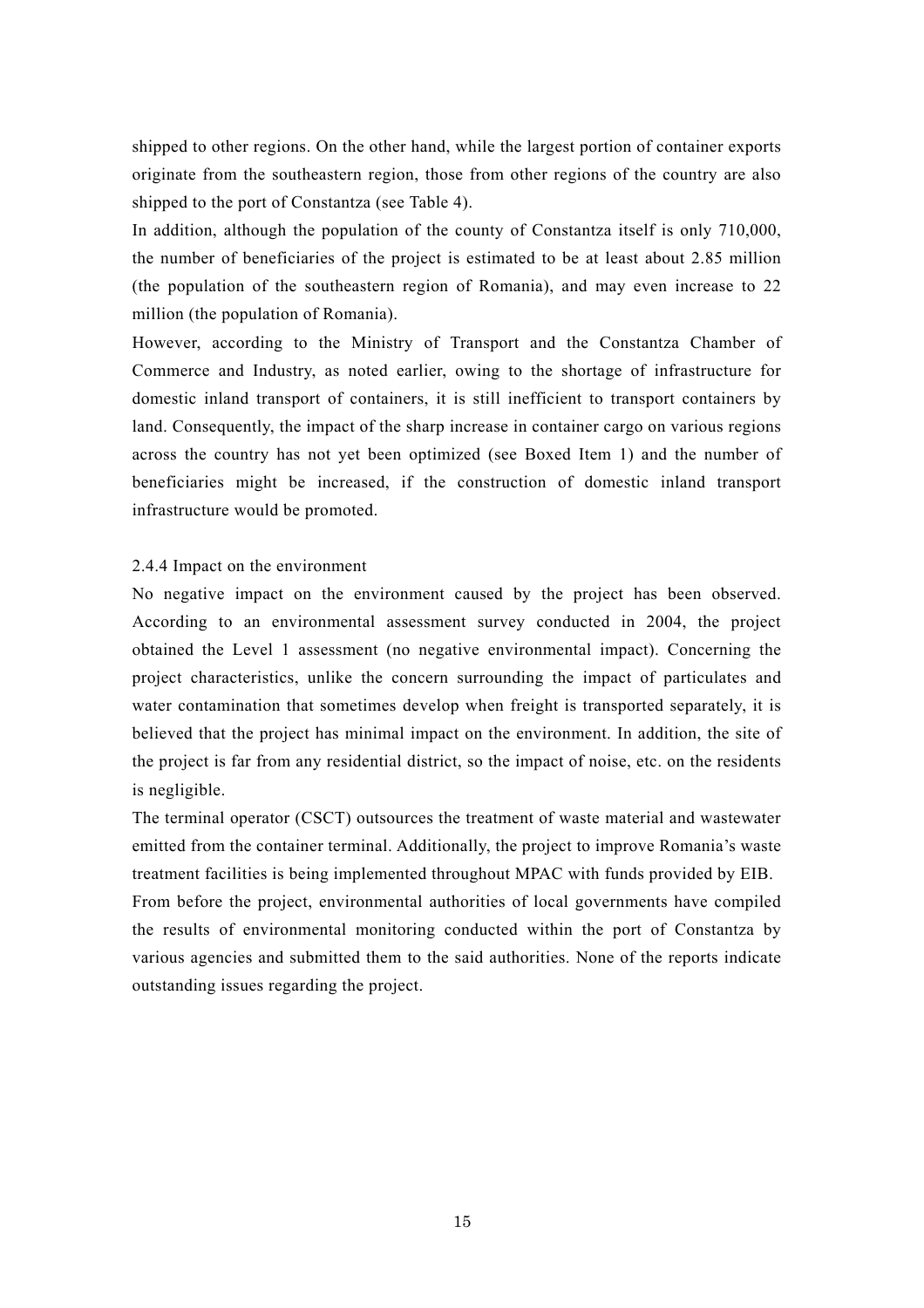## Boxed Item 1: Issues regarding domestic container transport (factors that inhibit optimization of the project's regional impact)

(1)Road

The domestic road network is being built sequentially, and construction of a motorway between Bucharest and Constantza (about 250 km) has been launched. But progress is delayed, so motorists have to drive half of the section over a single-lane one-way national highway. Constantza is also one of the most popular beach resorts in Romania, and the traffic congestion during the summer inhibits the smooth shipment of container freight.

## (2) Railroad

Before the project, most of the container freight handled within Romania was transported by railroad, but after the completion of the project, the railroad's share decreased, while that of the roads increased.

Domestic Container Freight Transport by Means of Transport

|                     | <b>Before</b> | After |  |
|---------------------|---------------|-------|--|
| Railroad            |               |       |  |
| Road                |               | 65 8  |  |
| $\overline{R}$ iver |               |       |  |
| Source: MPAC        |               |       |  |

Due to the shortage of railroad infrastructure, trains cannot keep up with the increase in demand for container freight, which can be cited as a reason for the decline in the railroad's share. Container terminals for use by railroad existed in various places in Romania even prior to the project (each terminal's handling capacity is between 3,000 TEU to 20,000 TEU per year), but no efforts were made to renew these facilities and equipment during the period leading up to the time of ex-post evaluation.

Container terminal for use by railroad, in Bucharest





# 2.5 Sustainability (Rating: a)

Since there are no outstanding issues regarding the organization and operation or the maintenance system for the operation and maintenance of the CSCT Terminal, the project is judged highly sustainable.

2.5.1 Executing agency

2.5.1.1 Technical capacity

MPAC and the terminal operator (CSCT: see next section) both have wide experience in the operation and maintenance of port infrastructure and container terminals, so there are no problems with these two firms being in charge of operating and maintaining the project facilities. While the project was being implemented, suppliers trained staff of the terminal operator in the operation and maintenance of cargo handling machinery. After the project, the senior staff of the terminal operator and those of the head office (Dubai)'s training center conducted various kinds of training.

According to the terminal operator, since 410 workers are assigned to the operation and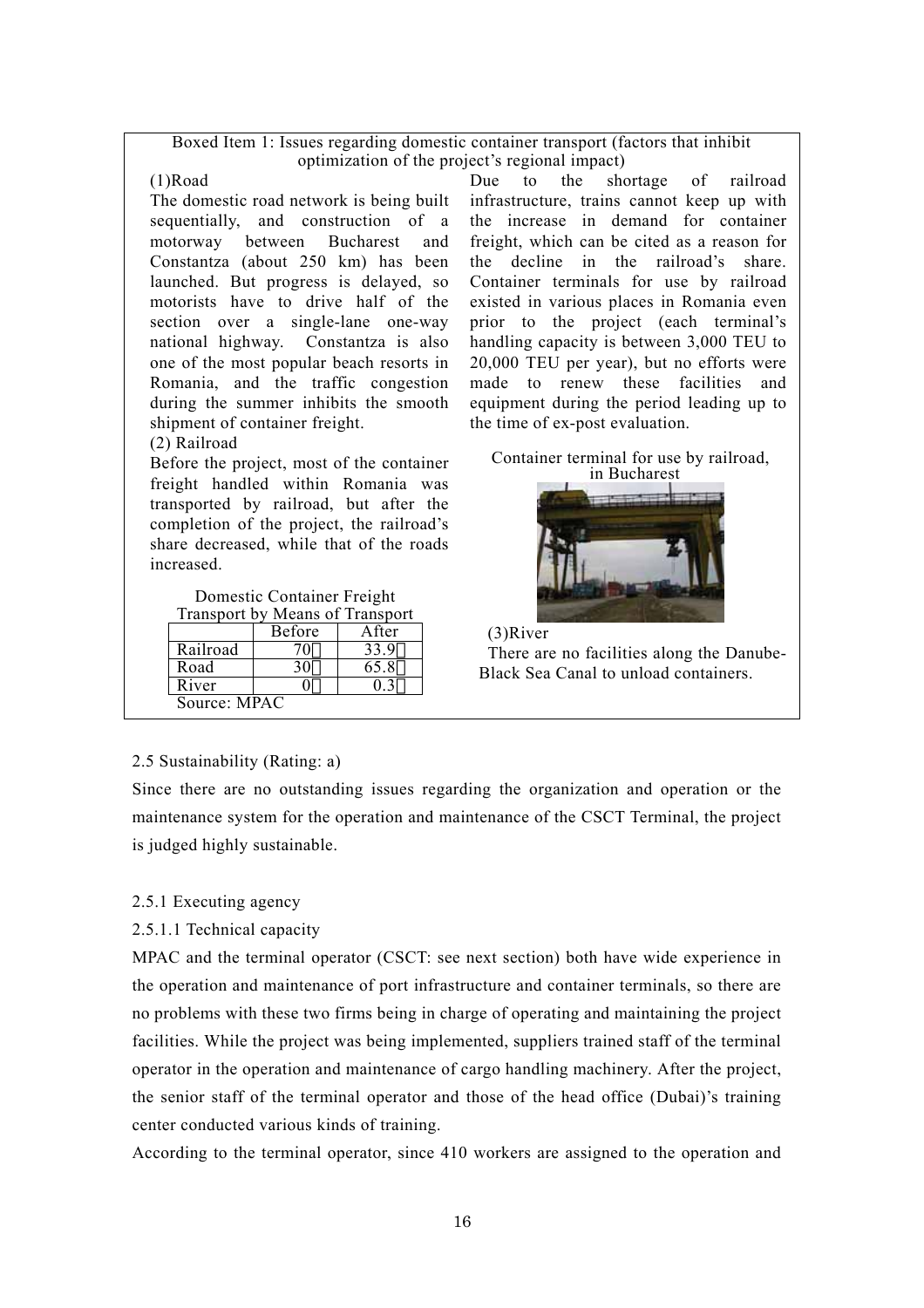maintenance of the CSCT Terminal, the amount of staff is adequate.

## 2.5.1.2 Operation and maintenance system

National Company Maritime Ports Administration SA Constantza (MPAC) operates and maintains the port of Constantza under the supervision of the Ministry of Transport. The operation and maintenance system has not been changed from the time of appraisal. Since MPAC does not function as a port operator, the terminal operator was selected through international competitive bidding as planned at the time of appraisal. DP World, headquartered in Dubai, won the bidding process. DP World then entered into an 18-year concession agreement with MPAC and has been implementing the agreement since its conclusion. The actual operation is performed by Constantza South Container Terminal Co., Ltd. (CSCT), which was established in April 2004 by DP World.

MPAC and CSCT share the responsibility for keeping the project facilities and equipment in good repair. Specifically, MPAC is in charge of the maintenance of the quays, roads, railways, buildings as well as the electric power and water networks, while CSCT is in charge of operation of all facilities and maintenance of cargo handling equipment and storage yard platforms. At the time of ex-post evaluation, no outstanding issue was raised concerning this operation and maintenance system.

### 2.5.1.3 Financial status

The cost of operating and maintaining the project facilities is borne by MPAC and CSCT in accordance with the division of roles described above.

MPAC had adopted a self-supporting accounting system dating back to before the pr[oje](#page-16-0)ct.  $26$ Generally speaking, the financial status is favorable, $27$  and this is evidenced by the fact that the balance of payments has been in the black.

|                     | unit: million USD |         |
|---------------------|-------------------|---------|
|                     | 2004              | 2005    |
| Current account     | 32,135            | 41,507  |
| Current expenditure | 24,437            | 34,946  |
| Operation and       | 4,329             | 5,626   |
| maintenance of      |                   |         |
| facilities          |                   |         |
| Fixed assets        | 152,646           | 120,687 |
|                     |                   |         |

Source: The MPAC

Revenue is derived from, among other sources, various port duties, sale of power and water, and rentals from private operators. As shown in Table 7, 13–14% of the revenue is used for the operation and maintenance of the facilities. Regarding operation and maintenance cost of entire Constantza Port, it is reported that the annual cost of operation

<span id="page-16-0"></span><sup>&</sup>lt;sup>26</sup> Development projects that the MPAC implements are mostly financed with contributions from the government budget and to some extent also with borrowed money (from the European Investment Bank, etc.). Very little of the investment amount is drawn from personal funds.<br><sup>27</sup> In 2006, the British consultant conducted a careful survey of the financial status of the MPAC

<span id="page-16-1"></span>and determined that the financial status of the MPAC is favorable.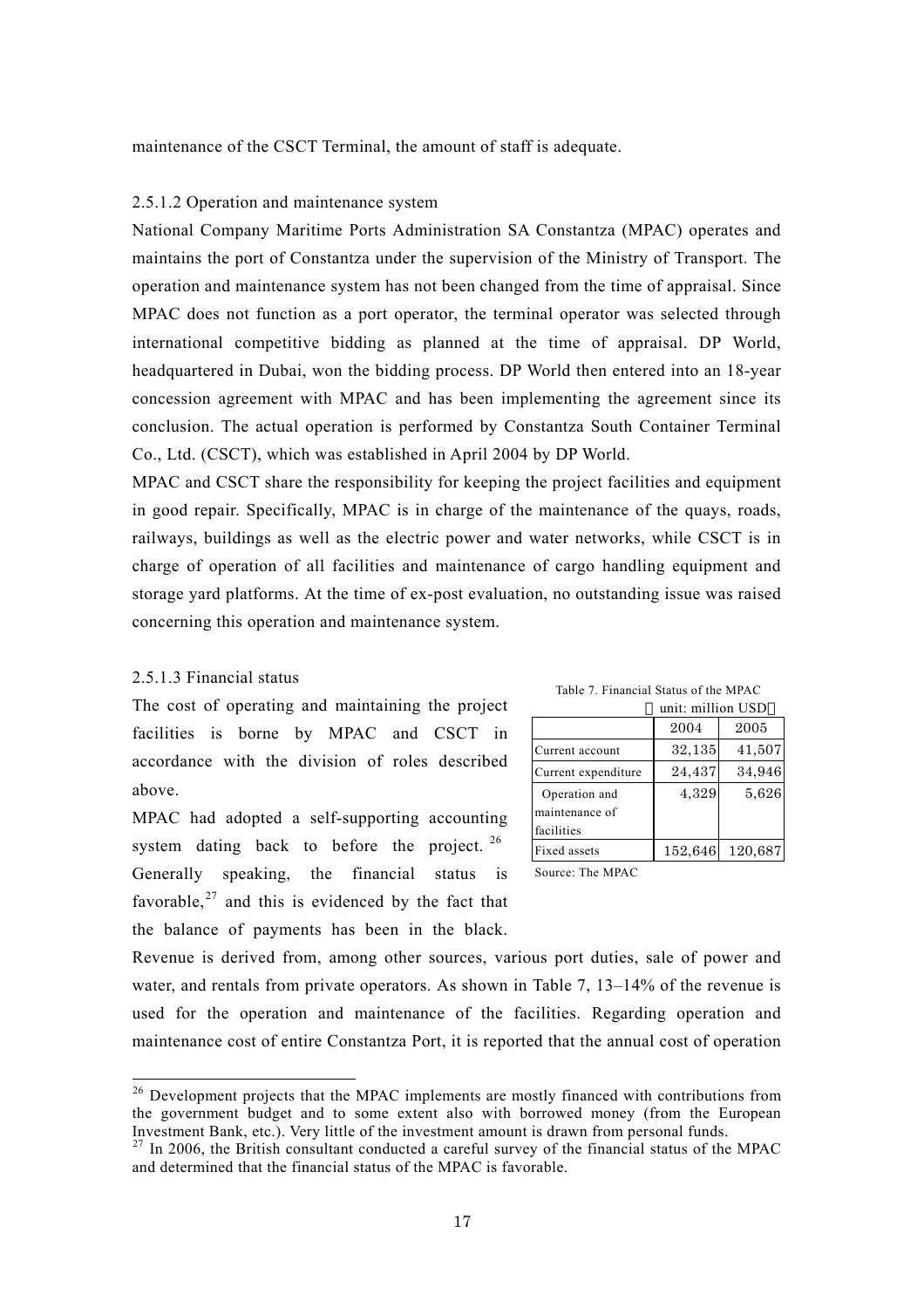and maintenance for the facilities and equipment that MPAC is responsible for was 4.42 million USD in 2002, 8.43 million USD in 2003, 9.41 million USD in 2004, and 9.67 million USD in 2005.

Although the financial status of CSCT has not been made public, CSCT has revenue from the rapidly increasing volume of containers it handles, and given that the users (shipping firms) have expressed satisfaction with how the CSCT Terminal is being operated and the services offered, it can be safely said that there are no outstanding issues regarding CSCT's financial status.

## 2.5.1.4 Operation and maintenance status

Every year, MPAC and CSCT formulate and conduct regular inspections of the facilities and equipment each party is in charge of. In the field study that was conducted for the ex-post evaluation, it was found that there was a lot of garbage in the vicinity of the railroad terminal (under MPAC's charge), and containers were piled up in places other than the container yard (under CSCT's charge). Despite these two issues, generally speaking, it is confirmed that overall the project facilities and equipment are in good condition.

### 3. Feedback

# 3.1 Lessons Learned

When constructing a container terminal for which demand can be expected to increase, with appropriate coordination provided by the Ministry of Transport, etc., the impact of the container terminal can be maximized by simultaneously developing a surface transport network linked to the terminal. For this reason, at the time of appraisal it is wise to conduct a survey to determine whether the planned container terminal will have enough transport network to meet the projected increase in container cargo traffic, whether there will be a bottleneck or not, and whether the transport network plan is prepared or not.

## 3.2 Recommendations

The implementation of the project and its effectiveness are both favorable, but to maximize the project's impact, the following steps are proposed:

## (1) For MPAC and the terminal operator (CSCT):

It is desirable that infrastructure development plans related to the project be implemented in an appropriate fashion. Plans with particular relevance to the project include two plans formulated by MPAC: (i) expansion of the railroad marshal area of the South Port and (ii) a bridge across the Danube-Black Sea Canal (a shortcut to the South Port and North Port);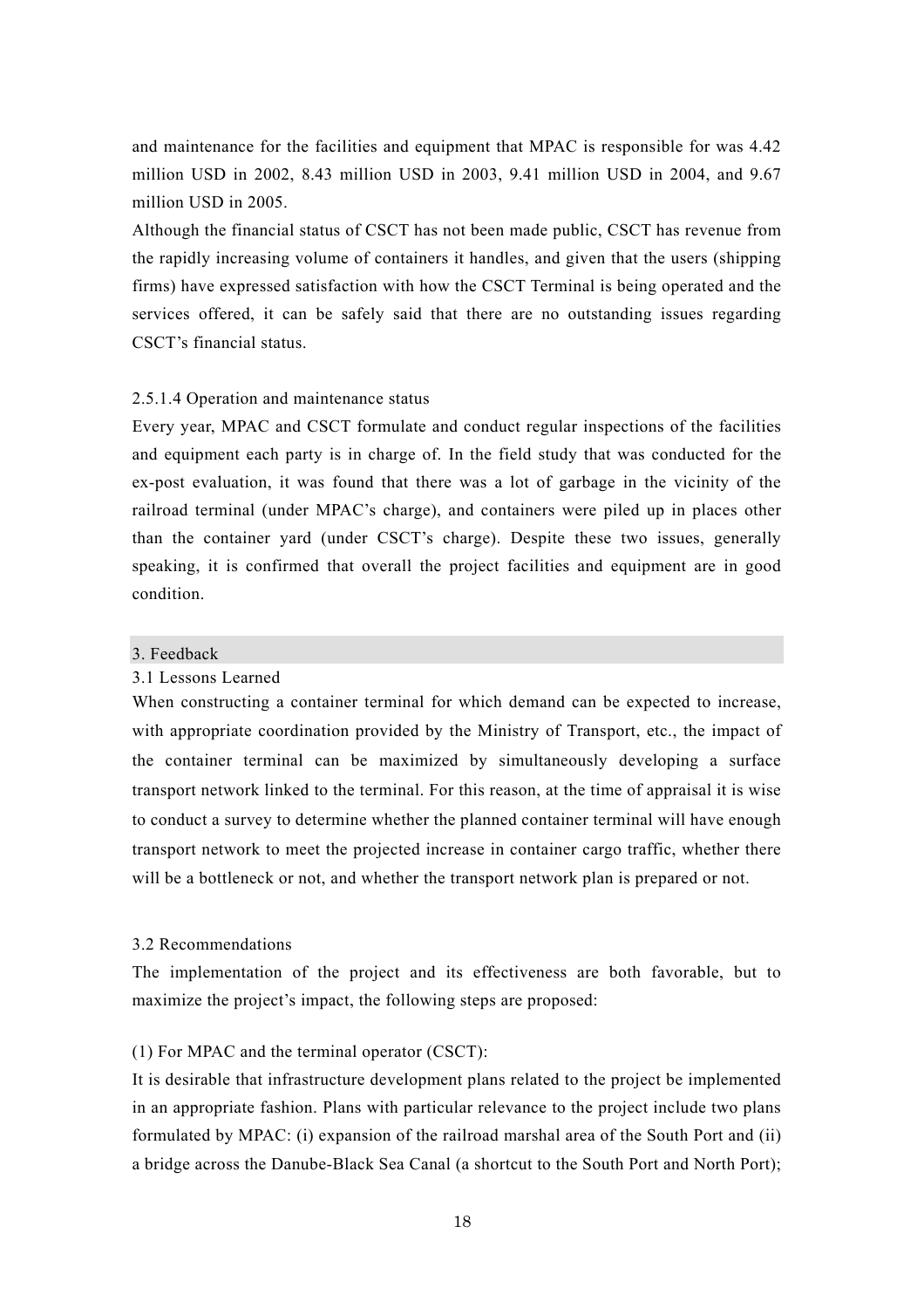and two plans formulated by CSCT: (i) expansion to the eastern side of Pier 2 of the container terminal and (ii) construction of Pier 3.

## (2) For the Ministry of Transport:

It is desirable that the development plans related to the project be completed in a timely fashion. They include: (i) building a motorway between Bucharest and Constantza (at present, half completed); (ii) building a bypass from the national highway to the port of Constantza (to enable drivers to access the port without driving through city streets); (iii) building a railroad between Bucharest and Constantza (currently being implemented with Japanese ODA loans, which was signed in 2001).

In addition, along with the above, it is desirable that container transport bottlenecks in the country (which are also mentioned in the current Transport Sector Operation Program) be eliminated by realizing the construction of a terminal for railroads and rivers.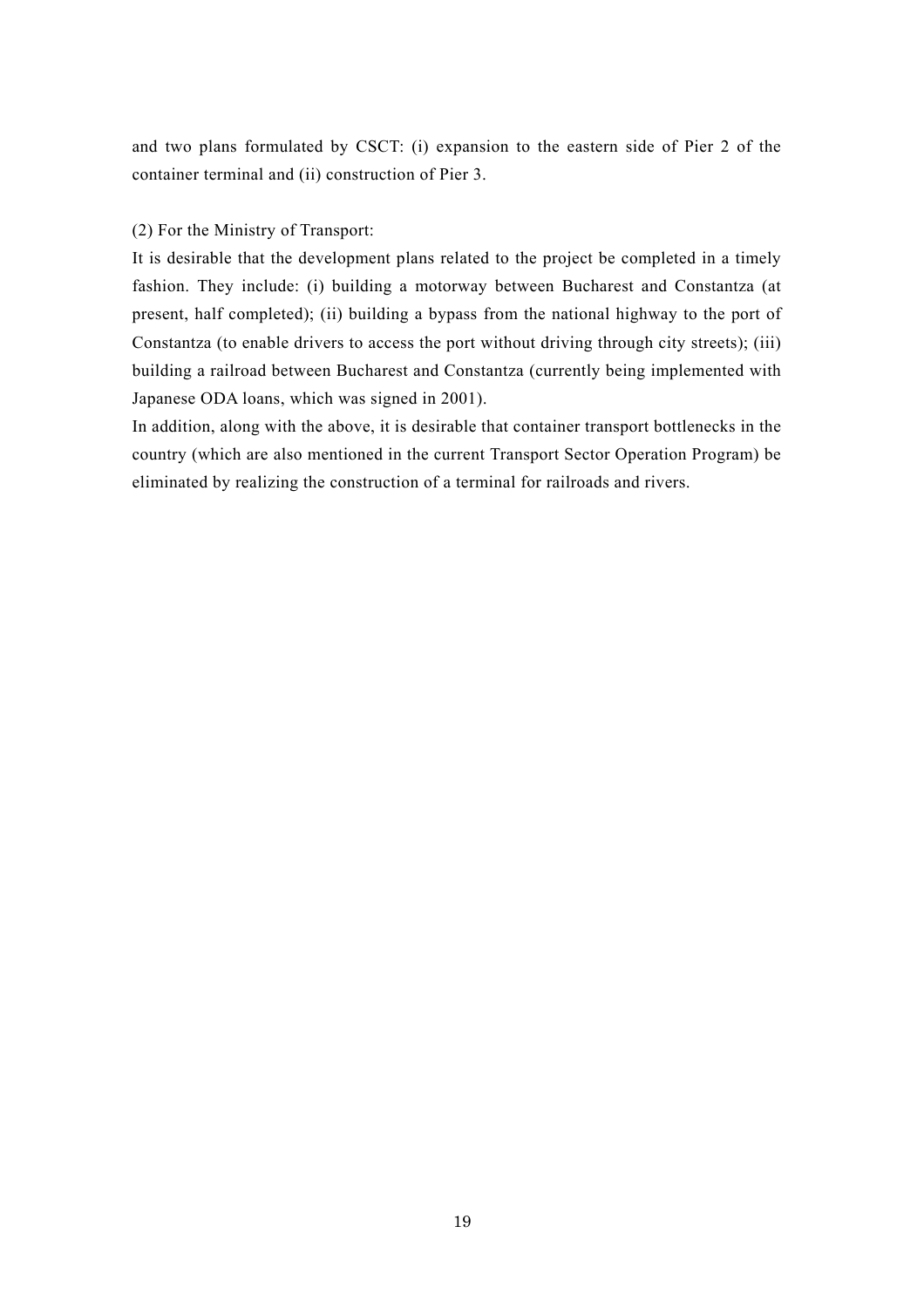Comparison of Original and Actual Scope

| Item                      | Plan                                                       | Actual                      |
|---------------------------|------------------------------------------------------------|-----------------------------|
| (a) Outputs               |                                                            |                             |
| 1) Civil engineering work |                                                            |                             |
| 1-1) Works of container   | Depth: 14.5 m, length: 625 m                               | As planned                  |
| wharf                     |                                                            |                             |
| 1-2) Pier ground          | Additional land reclamation,                               | As planned                  |
| leveling                  | foundation improvement, etc.                               |                             |
| 1-3) Construction of a    | 90,000                                                     | 92,520                      |
| container yard            |                                                            |                             |
| 1-4) In-harbor railroad,  | Extension portion of access                                | As planned                  |
| road                      | railroad (800 m)                                           |                             |
|                           | Extension portion access road   Added an overhead crossing |                             |
|                           | $(1,000 \text{ m})$                                        | (1,191m)                    |
|                           | Railroad terminal                                          | Added 1 set of track rails  |
|                           | $(600 \text{ m} \times 2)$                                 |                             |
| 1-5)Building              | Main gate, container freight                               | Nearly as planned           |
| construction              | station, administrative                                    |                             |
|                           | building, maintenance, etc.                                |                             |
| 1-6) Utilities            | Electric power, illumination,                              | Nearly as planned           |
|                           | water and sewerage,                                        |                             |
|                           | drainage, communication,                                   |                             |
|                           | etc.                                                       |                             |
| 2) Procurement of cargo   |                                                            |                             |
| handling machinery        |                                                            |                             |
| 2-1) Gantry crane         | $30.5 \text{ tons} (2)$                                    | $40.6 \text{ tons} (3)$     |
| 2-2) Transfer crane       | 30 tons (tire-type, $8$ ;                                  | 40.6 tons (amount as        |
|                           | rail-type, 2)                                              | planned)                    |
| 2-3) A set of small       | 30 tractors in the yard,                                   | 35 tractors in the yard,    |
| machines                  | 30 trailers, forklift, etc.                                | 40 trailers, forklift, etc. |
|                           |                                                            |                             |
| 3) Consulting services    | 92 foreign workers/month                                   | 130.8 foreign man/month     |
|                           | 522.5 Romanian man/month                                   | 546.5 Romanian man/month    |
| (b) Project Period        |                                                            |                             |
| 1) Conclusion of ODA Loan | Feb. 1998                                                  | Feb. 1998                   |
| Agreement                 |                                                            |                             |